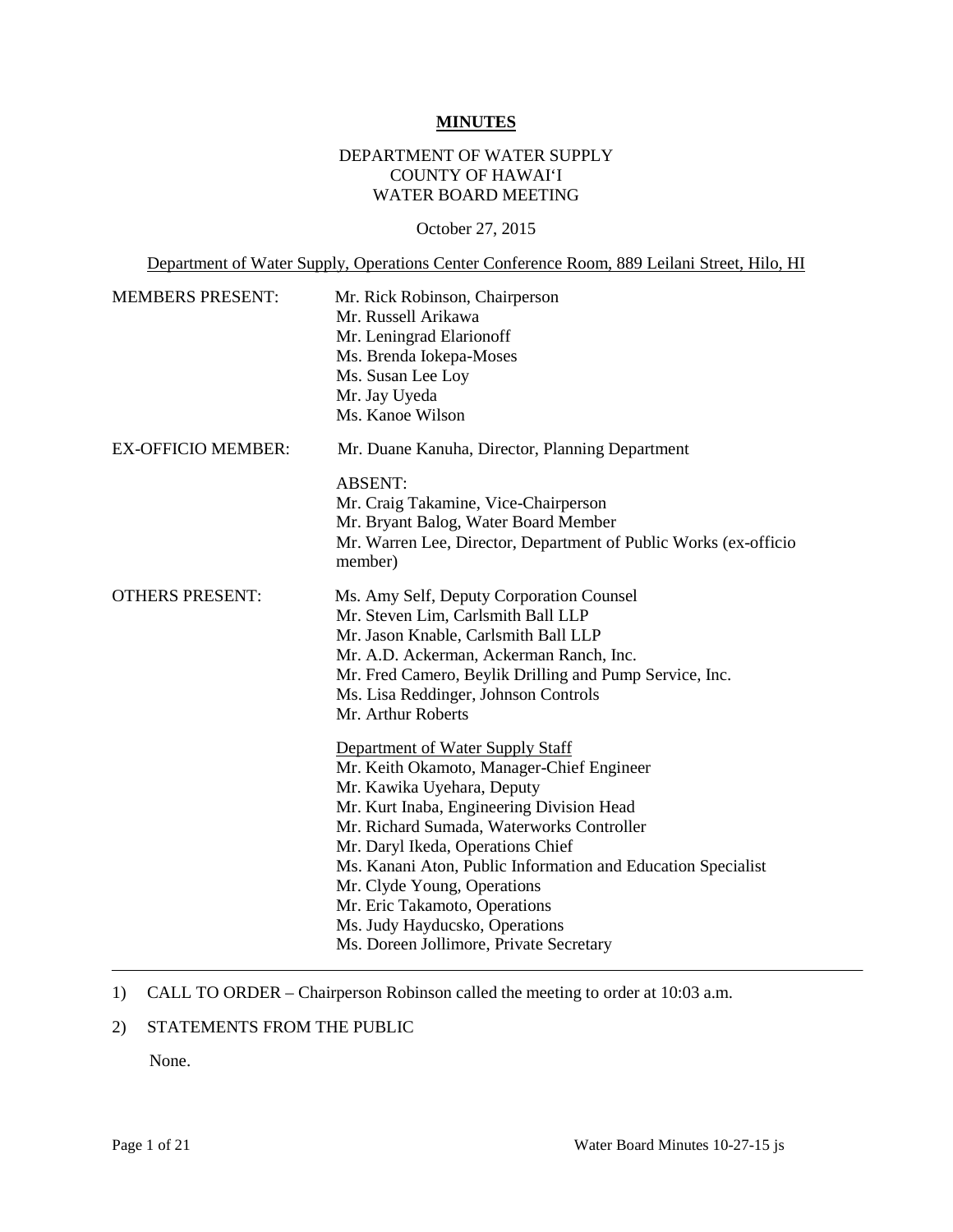### 3) APPROVAL OF MINUTES

 The Chairperson entertained a Motion to approve the Minutes of the September 22, 2015, Water Board meeting.

ACTION: Mr. Arikawa moved to approve; seconded by Ms. Iokepa-Moses; and carried unanimously by voice vote.

#### 4) APPROVAL OF ADDENDUM AND/OR SUPPLEMENTAL AGENDA

None.

 Mr. Arikawa requested that Item 8(A), 1250 OCEANSIDE (HŌKULIA) WELLSITE DEVELOPMENT AGREEMENT, be moved up to the top of the order.

#### 8) SOUTH KONA:

### A. **1250 OCEANSIDE (HOKULI'A) WELLSITE DEVELOPMENT AGREEMENT:**

*(This Item was deferred from the September 22, 2015, Board meeting.)* 

 the letter was emailed to the Board earlier this month. DWS's response was fairly letter noted that the meeting went well. There was a mutual understanding that any differences regarding the first draft of the Fourth Amendment to the 1250 Oceanside Wellsite Development Agreement could be addressed and resolved. If the Board approves the draft response letter to the The Manager-Chief Engineer noted that at the previous meeting, this Item was brought to the Board's attention following correspondence from the two parties; the Item was on last month's Agenda to bring the Board up to speed regarding the documents that DWS had received. DWS committed at the previous meeting to drafting a response letter to the two parties, and a draft of straightforward, noting that the Department had met with the two parties on October 20. The two parties, DWS will go ahead and send it out, the Manager-Chief Engineer said.

Chairperson Robinson asked the Manager-Chief Engineer to provide a bit more background.

 identified in the agreement would get certain rights to water. The First Amendment to the by DWS in detail yet, but the Amendment appears to transfer some 50 water units to Kalukalu Properties, as well as to address some of the land use changes that occurred since the Hokuli'a bankruptcy proceedings. The correspondence that DWS received from Cades Schutte expressed The Manager-Chief Engineer explained that this matter involves 1250 Oceanside, formerly known as Hokuli'a. DWS has a wellsite development agreement, which has undergone three Amendments since its inception. Under the wellsite development agreement, the parcels agreement primarily added DWS to the mix to provide some cost-sharing, and to get some water units in return. The Second and Third Amendments were basically to extend the completion date; the Third Amendment extended the completion date to 2011. That obligation has been met, the Manager-Chief Engineer added. The Fourth Amendment in question now has not been analyzed concern that their client wanted to be considered in any Amendments to the wellsite development agreement, the Manager-Chief Engineer said.

 Ms. Lee Loy asked the Manager-Chief Engineer to repeat his statement about the three Amendments.

The Manager-Chief Engineer said that the original wellsite agreement was to develop a source. He explained that this is typical; a developer comes in and commits to putting up the capital to develop a source, partnering with DWS, which ultimately takes over the improvements to operate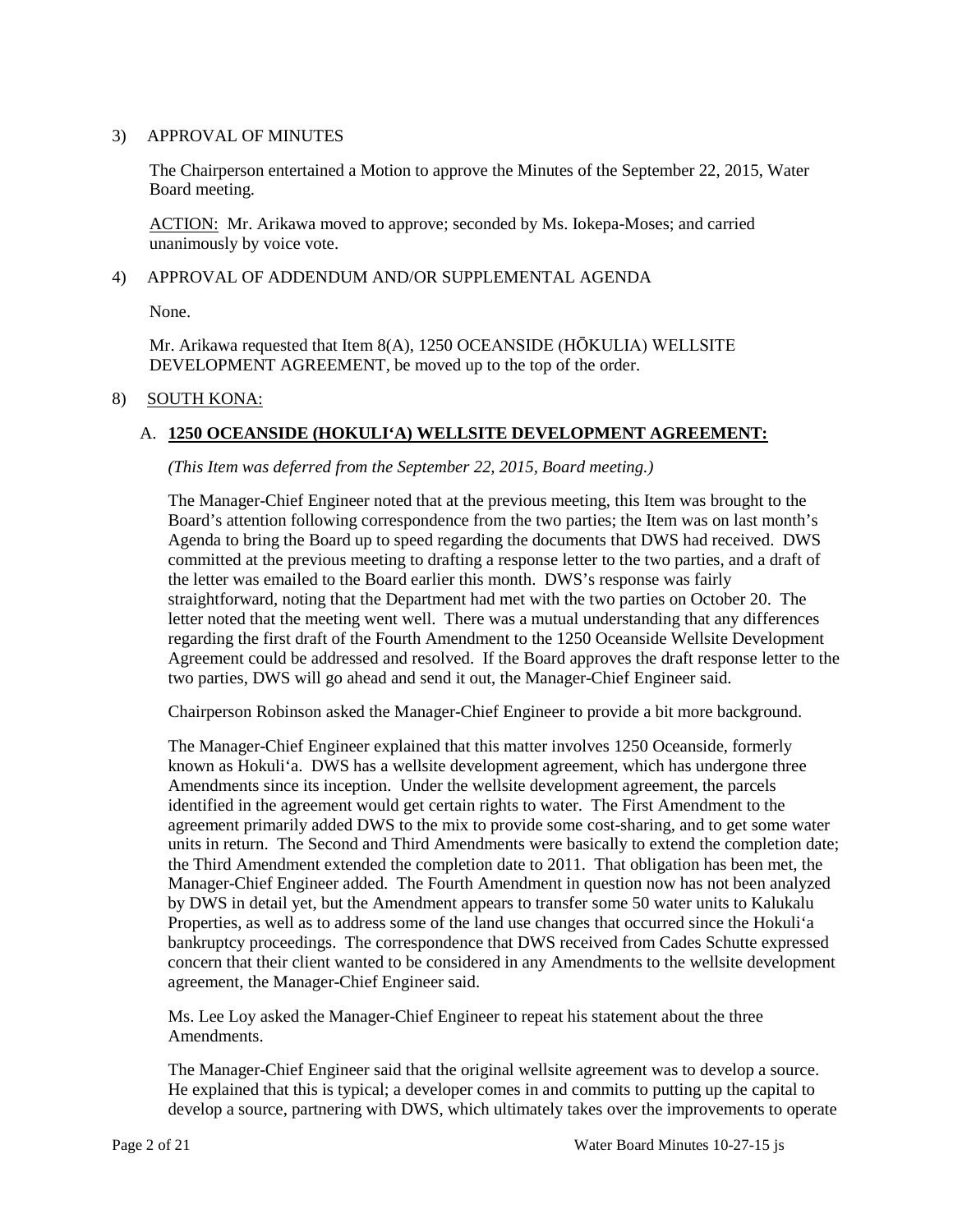well. That is what the original agreement involved, he said. The First Amendment arose amid DWS's desire to get some more units for its system from that source; DWS agreed to put up some and maintain the system. The developer gets water units, and DWS gets some water units as of its own capital in return for the additional units.

 capacity of the source, and figured that DWS could actually get more water from the source to Ms. Lee Loy recapped the Manager-Chief Engineer's statement, saying that DWS looked at the service the *entire* service area – not just the project area.

The Manager-Chief Engineer confirmed this.

Ms. Lee Loy asked about the Second and Third Amendments.

The Manager-Chief Engineer said that the two Amendments extended the time to complete the exploratory well.

Ms. Lee Loy said okay, so now DWS is looking at a Fourth Amendment.

deferred from last month, was to provide the Board with a draft response letter to the parties. deferred from last month, was to provide the Board with a draft response letter to the parties. This Agenda item is not necessarily aimed to go into the specifics of the Fourth Amendment itself at this time, nor was it agendized for the Board to take any action on the Fourth Amendment at The Manager-Chief Engineer said that the Department's intent with this Agenda item, which was this time, unless the Board directs otherwise, he said.

 to be up-to-source; the only tasks remaining are to connect the well to the DWS tank, install the Chairperson Robinson noted that the exploratory well has already been drilled, tested and proved pumps, etc.

The Manager-Chief Engineer confirmed this.

Chairperson Robinson asked if 1250 Oceanside was prepared to go forward.

Mr. Inaba said that part of the Fourth Amendment involves another time extension. He noted that the developer has not gotten an approved design yet, but they are working on it.

Chairperson Robinson asked what the outside date for the Fourth Amendment is.

Mr. Inaba said that it is 2023.

Chairperson Robinson said that is eight years out; he asked if this Fourth Amendment's intent is to encourage the developer to go forward.

 has been addressing the *participant* issue. He noted that the Fourth Amendment as initially submitted eliminated two parcels from the agreement. That triggered the owners of those two Mr. Inaba said that DWS has not gotten too involved in discussions like that yet, because DWS parcels to have their attorney submit a letter attesting that their parcels should remain in this agreement.

Chairperson Robinson asked if those two parcels have since been reinserted into the agreement.

Mr. Inaba confirmed that they have been reinserted.

 Kainaliu is calling him to complain about low water pressure. This well should help alleviate a Chairperson Robinson turned back to the subject of the well itself, noting that everybody in lot of that problem, he said.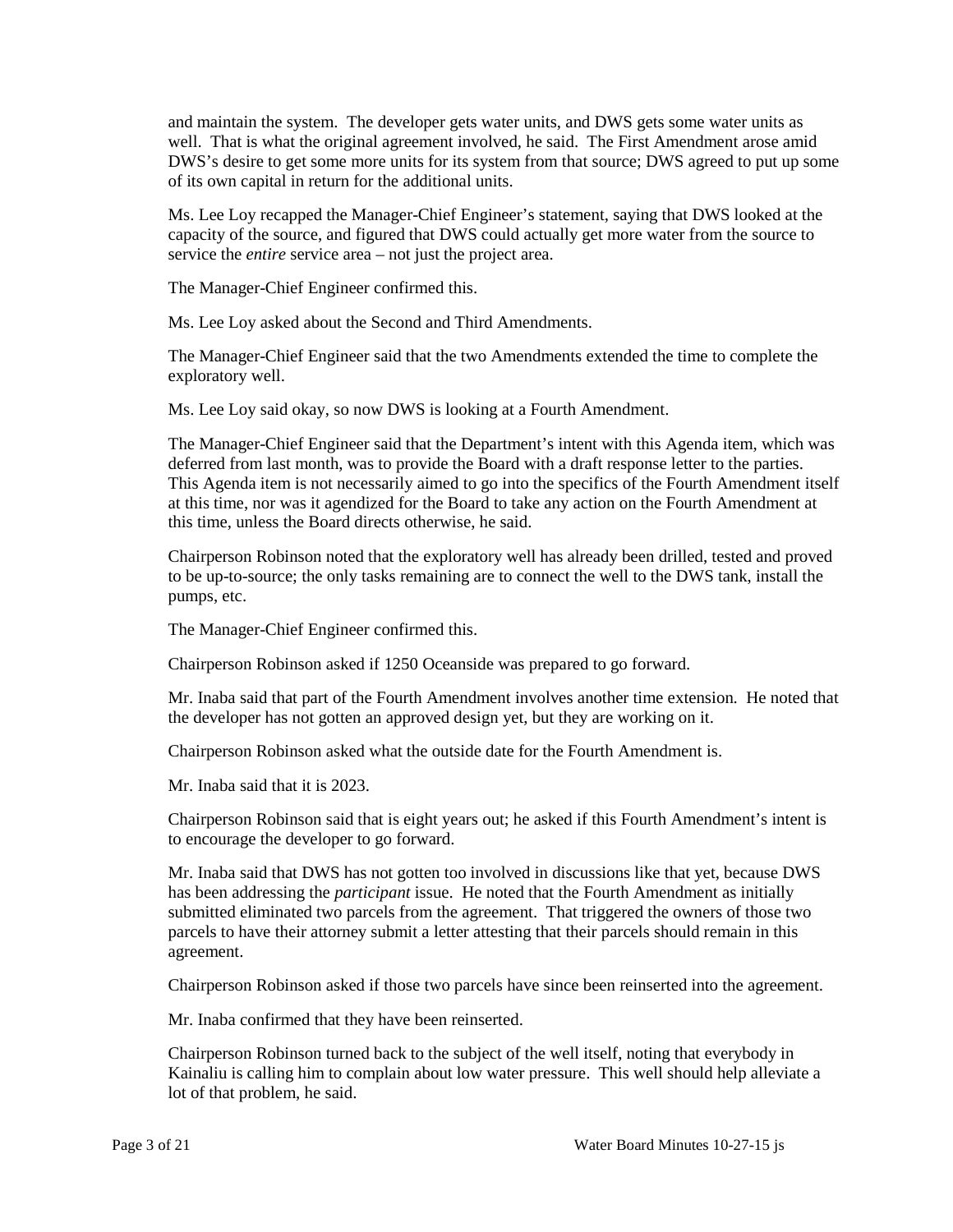Mr. Inaba confirmed this.

Chairperson Robinson asked if there were any time commitment.

 from the agreement. He believed that 1250 Oceanside's position is that it will not need those Mr. Inaba said that the developer has certain obligations to meet prior to receiving water units units until beyond 2023.

 he asked if they would be able to get those units *now*. Chairperson Robinson noted that 50 equivalent units go to the Greenwells under the agreement;

 Mr. Inaba said that that is what they are proposing. 1250 Oceanside already has those units ready and available, from a previous agreement (i.e., the Kealakekua Source Agreement). 1250 Oceanside had 499 units to start with, and from that, they are proposing to transfer 50 units to Kalukalu Properties.

 Chairperson Robinson asked how much water the Department will get from the production of this well.

Mr. Inaba said the County will get about 15 percent from the Kalukalu water system. He said that the extra capacity comprises a third.

Mr. Elarionoff asked Mr. Inaba to explain how many gallons are in one water unit.

Mr. Inaba said that it is 400 gallons per day per unit.

Mr. Elarionoff said that in that case, 50 water units equal 50 times 400.

Mr. Inaba confirmed this.

Chairperson Robinson said he had seen that other references put it at 600 gallons per day.

 average use which is 400 gallons per day per unit. The average day's use is 400 gallons, he said. Mr. Inaba said that 600 gallons is what DWS calls a "max day;" it is a calculation of 1.5 times the

 Chairperson Robinson asked for confirmation that this Item is just a report to the Board; DWS is not asking the Board to approve the Fourth Amendment today. He asked what DWS was going to do with the Fourth Amendment.

 The Manager-Chief Engineer said that the Department is going to take a closer look at the content and the Water Board. That was consistent throughout the First, Second and Third Amendments. family member who was one of the signatories. DWS does not know who the owners are anymore; he noted that the Ackermans came forward to say that they were parties to the agreement as well. DWS needs to check the properties, to make sure that no party is being of the Fourth Amendment. He noted that the parties have changed since the bankruptcy proceedings; the original agreement only involved three parties: the Greenwells, 1250 Oceanside The only exception was that another party was named successor to a now-deceased Greenwell inadvertently left out, the Manager-Chief Engineer said.

 that there is a Grant of Easement attached to the Fourth Amendment, along with a number of documents that have been recorded at the Bureau of Conveyances. Ms. Lee Loy said that she felt like there was a lot more work involved than just the Fourth Amendment. She did not know if the Ms. Lee Loy said that she wanted to go into Executive Session to discuss the Board's duties, roles and responsibilities under Chapter 92. Before going into Executive Session, she wanted to note Manager-Chief Engineer wanted to talk about that now.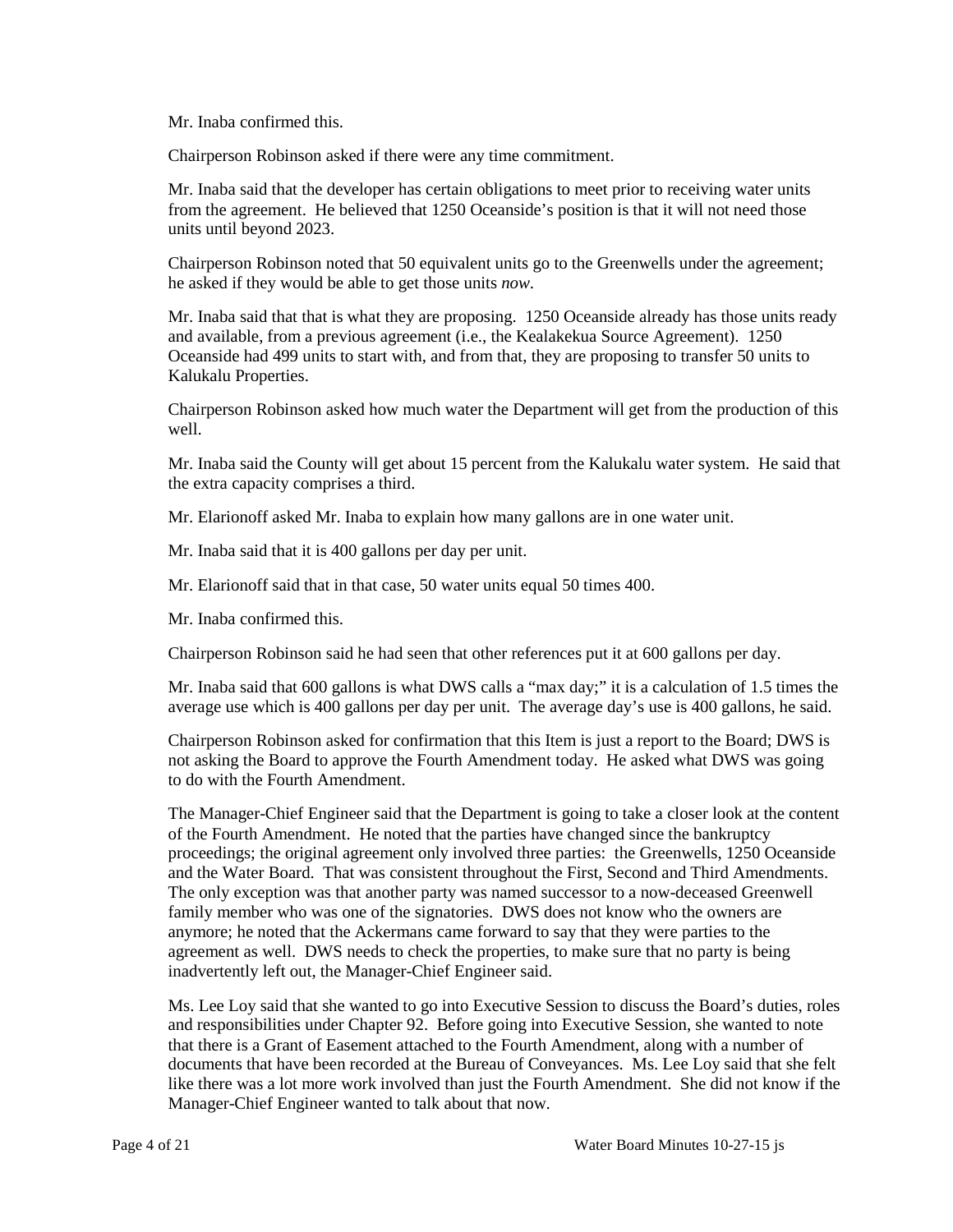of the various parties present today available to answer the Board's questions. They are Mr. Ken Melrose, Mr. A.D. Ackerman, Mr. Steve Lim and Mr. Jason Knable. The Manager-Chief Engineer said that he wanted the Board to know that there are representatives

Chairperson Robinson asked if Ms. Lee Loy's Motion was to go into Executive Session.

MOTION: Ms. Lee Loy moved to go into Executive Session; seconded by Ms. Wilson.

Mr. Elarionoff asked if the Board could first hear any statements that the parties might have.

Ms. Iokepa-Moses said yes, the parties testified at last month's meeting, and they are here today to take questions.

 parcels released without consultation. Since then, the parties had met on October 20, and all of omitted, Mr. Ackerman said he was okay with proceeding with the Fourth Amendment. Mr. Ackerman noted that at the previous meeting he had voiced his objection to having his the parties agreed to omit the release clauses from the Fourth Amendment. With that language

### *(County Planning Director Duane Kanuha, an ex-officio member of the Water Board, arrived at 10:21 a.m.)*

 extricate DWS from the middle. The idea was to revise the proposed language that Mr. Lim's sheet of the Fourth Amendment, just as the Ackermans are on the wellsite development 22; he said that in Exhibit C-1, Mr. Lim had removed the Ackerman properties, but now the of all parties to the agreement, and to the Ackerman Ranch, which is *not* a party to the agreement. of all parties to the agreement, and to the Ackerman Ranch, which is *not* a party to the agreement. Mr. Lim said that with respect to whether or not Ackerman Ranch is or is not part of what he called the "Oceanside affiliated" properties, that term was used in the original wellsite are the owner of the properties, Mr. Lim said. Therefore, it raises the issue that Corporation Counsel discussed last month about the fact that now there is re-zoned property, for which have all parties reserve their own rights, and to submit a relatively clean Fourth Amendment which the Ackermans' attorney agreed upon, which the Board can act upon. Mr. Lim said that if there is a dispute about who is supposed to have water, the parties can have that private fight later on, without involving DWS. Mr. Lim said that there is a deadline in December for the Mr. Lim, representing 1250 Oceanside, acknowledged that he had met with DWS, Mr. Ackerman, and Mr. Ackerman's attorney last week; the parties are essentially trying to firm had submitted in the Fourth Amendment, removing the paragraph which released the Ackerman properties. Mr. Lim said that he had agreed to put the Ackermans back on the face agreement. Mr. Lim said that he had made a representation in his submittal letter dated October Ackerman properties will be put back on Mr. Lim's submittal. By doing so, Mr. Lim said he would follow through with the agreement by all parties to reserve all rights, claims and defenses development agreement. That term, Mr. Lim said, included all of the properties that 1250 Oceanside owned at that time, and which included the Ackerman properties because they had purchased the properties. After the bankruptcy, Mr. Ackerman took back the properties, so they Ackerman Ranch is not covered by a water agreement, Mr. Lim said. Mr. Lim said his firm has its own position on that, but he had hoped not to bring it up today. In any case, the idea was to Greenwells and Kalukalu Properties to be able to cancel the water agreement voluntarily, if the well is not completed. Therefore, a time extension on that deadline is needed, Mr. Lim said. That is primarily what the Fourth Amendment is for, he said. Regarding the Grant of Easement, that was the result of the realignment of the water transmission line coming from mauka to makai, Mr. Lim said. The wells are located up mauka, and the transmission line was originally supposed to come down Haleki'i Street; the new water systems alignment is going to come down further to the south, through the Kalukalu properties and a couple of other properties, Mr. Lim said. That is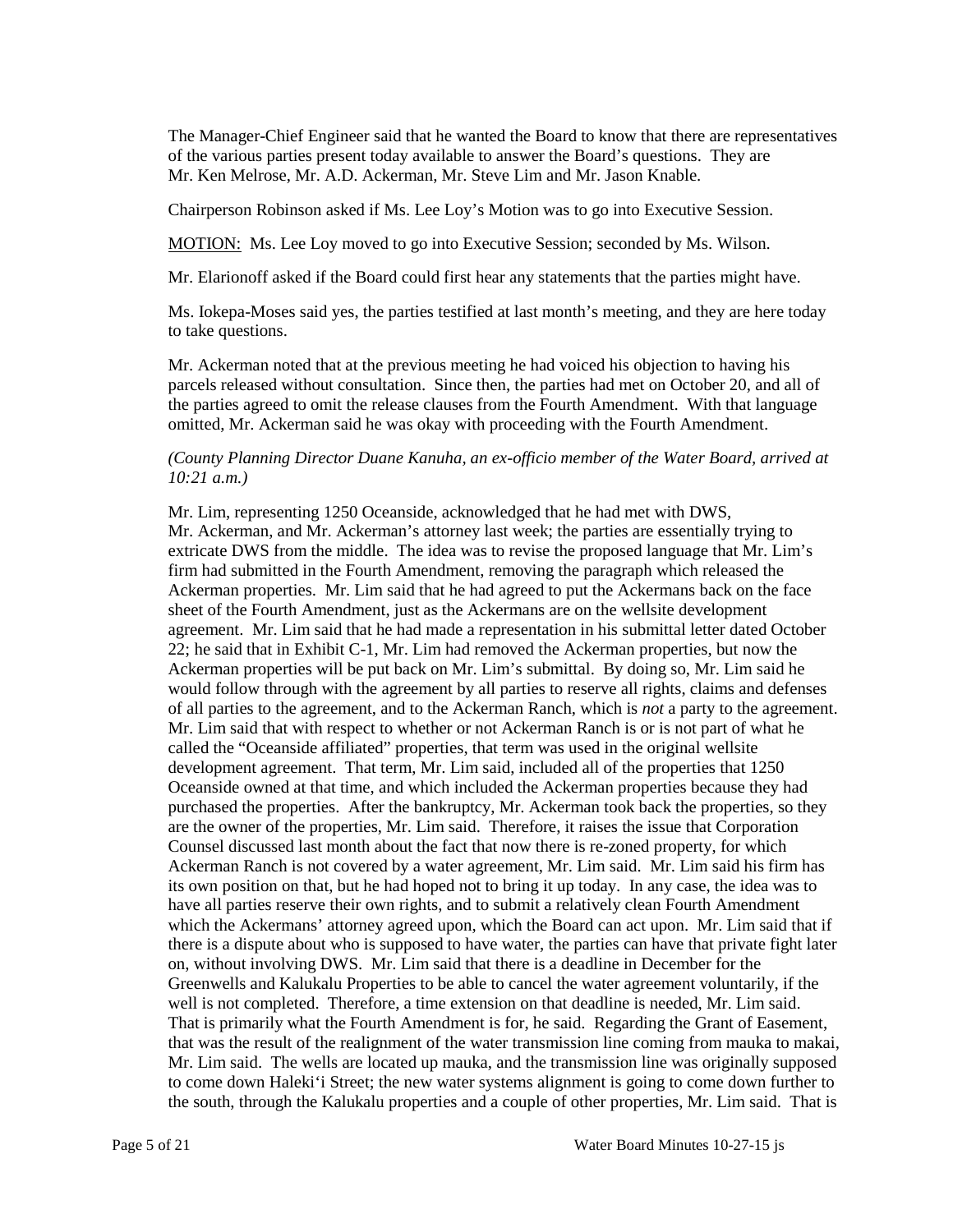why a Grant of Easement needed to be obtained; it saves some money. That is the plan that DWS will be coming back to the Water Board for two items: is looking at now, he said. At some point, 1250 Oceanside will need the water. 1250 Oceanside

- 1. The Fourth Amendment to the water agreement; and
- regarding the assignment and transfer of rights to 50 Kealakekua Water Source 2. The agreement between 1250 Oceanside and Kalukalu Properties and the Greenwells, Agreement water commitment units.

Mr. Lim said that the Hokuli'a project has two pools of water:

- 1. The 499 water units related to the Kealakekua Water Source Agreement; and
- 2. The new Kalukalu Well, which is the wellsite development agreement under discussion today.

 Mr. Lim said that because Kalukalu Properties and the Greenwells want to do a subdivision right now, 1250 Oceanside is lending them 50 water units to use for that subdivision. In the water agreement, there is a provision that says that Kalukalu Properties and the Greenwells will be assignment and transfer of those 50 Kealakekua Water Source Agreement water units be agendized *before* the water agreement is agendized. If the Board does not approve the assignment and transfer of the water units, then the Fourth Amendment will not go forward, Mr. paying those 50 water units back to 1250 Oceanside. 1250 Oceanside is asking that the Lim said.

Ms. Lee Loy thanked Mr. Lim for not putting the Board in the middle. She asked about the deadline for getting the well done; she asked if this needed to be done by the end of the year.

Mr. Lim said the deadline was before the end of the year, in December.

Ms. Lee Loy asked what the options were if the deadline were not met.

 Mr. Lim said that 1250 Oceanside would technically go into default; 1250 Oceanside is trying to extend the Greenwells' and Kalukalu Properties right to cancel the water agreement, because the water well has not been built yet. Mr. Lim said he did not think that it was the intention of the Greenwells or Kalukalu Properties to cancel the agreement, but 1250 Oceanside does not want to run into a default situation.

Ms. Lee Loy asked if the deadline impinges on any of the other conditions for approval of zoning for the project.

 Mr. Lim said no, 1250 Oceanside's position is that the project was approved under a rezoning get the water, just like 1250 Oceanside is getting the water; Mr. Lim said he did not see any ordinance, which allows various portions of the project to get water whenever they need it. He said that he believed that Ackerman Ranch, which once again owns their own property, can go difference in doing that.

 Mr. Ken Melrose, representing Kalukalu Properties, noted that the Greenwell interests involved are his wife's cousins; they have gotten into this agreement so that they can get water for their property. They have been on hold for eight years while this project has been developed, he said. property. They have been on hold for eight years while this project has been developed, he said. It is a good source, which has more capacity than was originally thought, Mr. Melrose said. That is why there is more water in the system, he added. The Greenwell Family is fully committed to going forward and continuing this agreement, Mr. Melrose said. The 50 water commitments in the eight years since the agreement was put together. This is a water commitment *loan*, he said. question will allow the Greenwells to move forward with the planning they have had on hold for Regarding the change in interests since the bankruptcy proceedings, the late Jean Greenwell was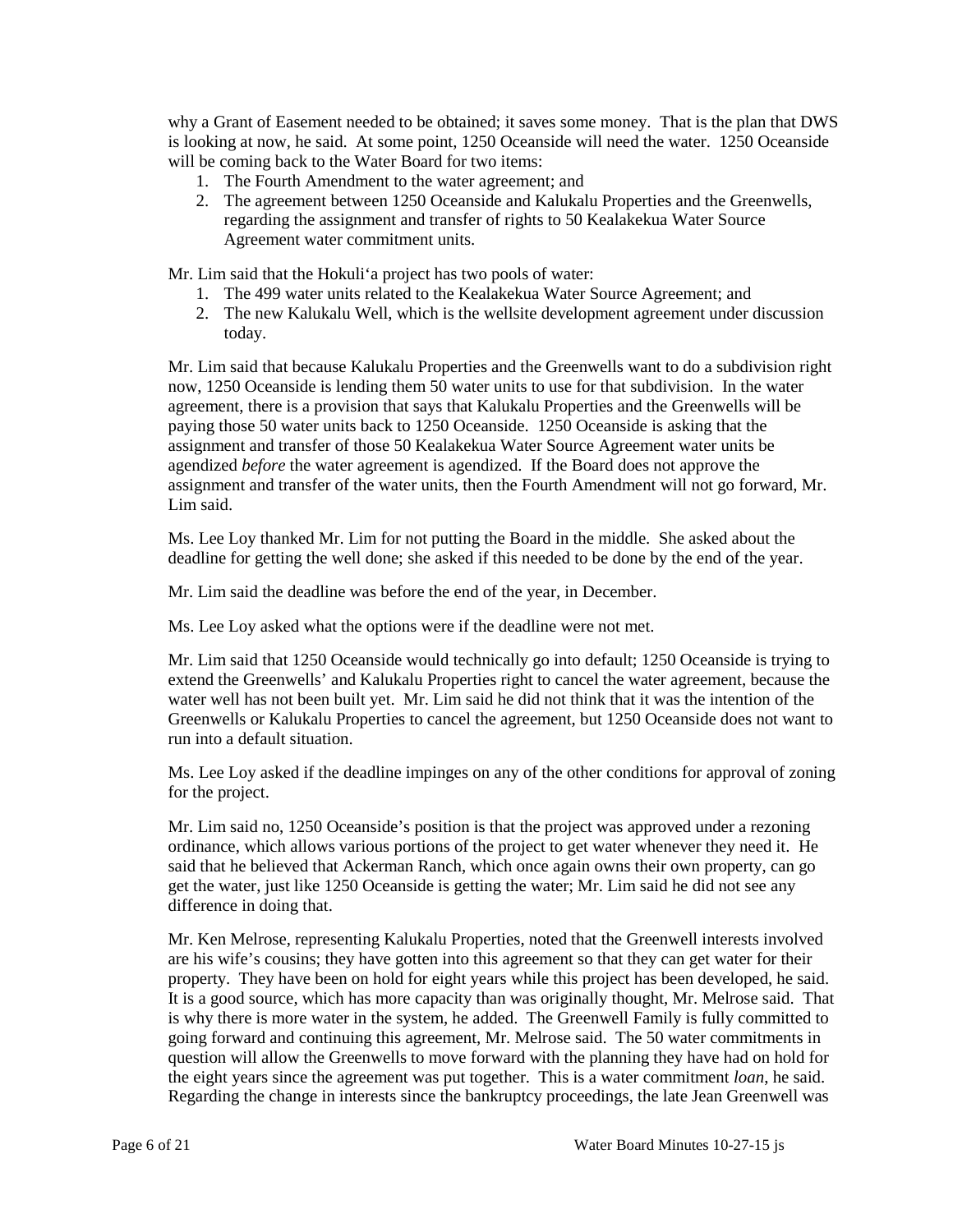an original signatory, whose trust has dissolved since her passing, Mr. Melrose said. Kalukalu care of all of Ms. Greenwell's heirs, he said. That is the explanation of the change of interests, he Properties is the limited family partnership which holds all of the family assets, and which takes said. Mr. Melrose expressed hope that the Board will support the project, and the parties can go on their way.

ACTION: Motion to go into Executive Session carried unanimously by voice vote.

 *(Executive Session began at 10:28 a.m., and ended at 10:49 a.m.)* 

MOTION: Ms. Lee Loy moved to defer this Item, with the intention that all parties would look at an amendment to include indemnification language, to indemnify and defend DWS and the Water Board on any future actions related to the Fourth Amendment; seconded by Ms. Wilson.

Chairperson Robinson said that the Motion was to move forward with the Fourth Amendment, with the specific language to indemnify DWS and the Water Board going forward; this will be brought back for action by the Board next month.

**ACTION:** Motion carried unanimously by voice vote.

## 5) HĀMĀKUA:

## A. **JOB NO. 2011-971, CONSTRUCTION OF THE KAPULENA WELL DEVELOPMENT PHASE 2 AND SUPPORTING FACILITIES:**

Bids for this project were opened at 2:00 p.m. on October 15, 2015, and the following are the bid results:

| <b>Bidder</b>                                      | Amount         |
|----------------------------------------------------|----------------|
| Jas. W. Glover, Ltd.                               | \$4,835,257.00 |
| Yamada Paint Contraction, Inc. dba GW Construction | \$4,912,769.00 |
| <b>Bodell Construction Company</b>                 | \$6,107,717.01 |

Project Scope: This project involves construction of a new 0.30-MG concrete reservoir, control building, SCADA and outfitting of the existing Kapulena deepwell. Improvements will also be made to the existing Kapulena Booster Pump Station and Kukuihaele Reservoir sites.

### Project Cost:

|    | <b>Total Construction Cost:</b>   | \$5,318,782.00 |
|----|-----------------------------------|----------------|
| 2) | Construction Contingency (10%)    | \$483,525.00   |
| 1) | Low Bidder (Jas. W. Glover, Ltd.) | \$4,835,257.00 |

 Funding for this project will be from a combination of an EPA State and Tribal Assistance Grant **(**STAG**)** in the amount of \$930,000.00, with the remaining \$4,388,782.00 to be funded by a Drinking Water State Revolving Fund (DWSRF) loan. The engineer's estimate was \$3.7 million. Staff has reviewed the bids and finds the low bid to be acceptable.

 SUPPORTING FACILITIES, to the lowest responsible bidder, Jas. W. Glover, Ltd., for their bid The Manager-Chief Engineer recommended that the Board award the contract for JOB NO. 2011 971, CONSTRUCTION OF THE KAPULENA WELL DEVELOPMENT PHASE 2 AND amount of \$4,835,257.00, plus \$483,525.00 for construction contingency, for a total contract amount of \$5,318,782.00. It is further recommended that either the Chairperson or the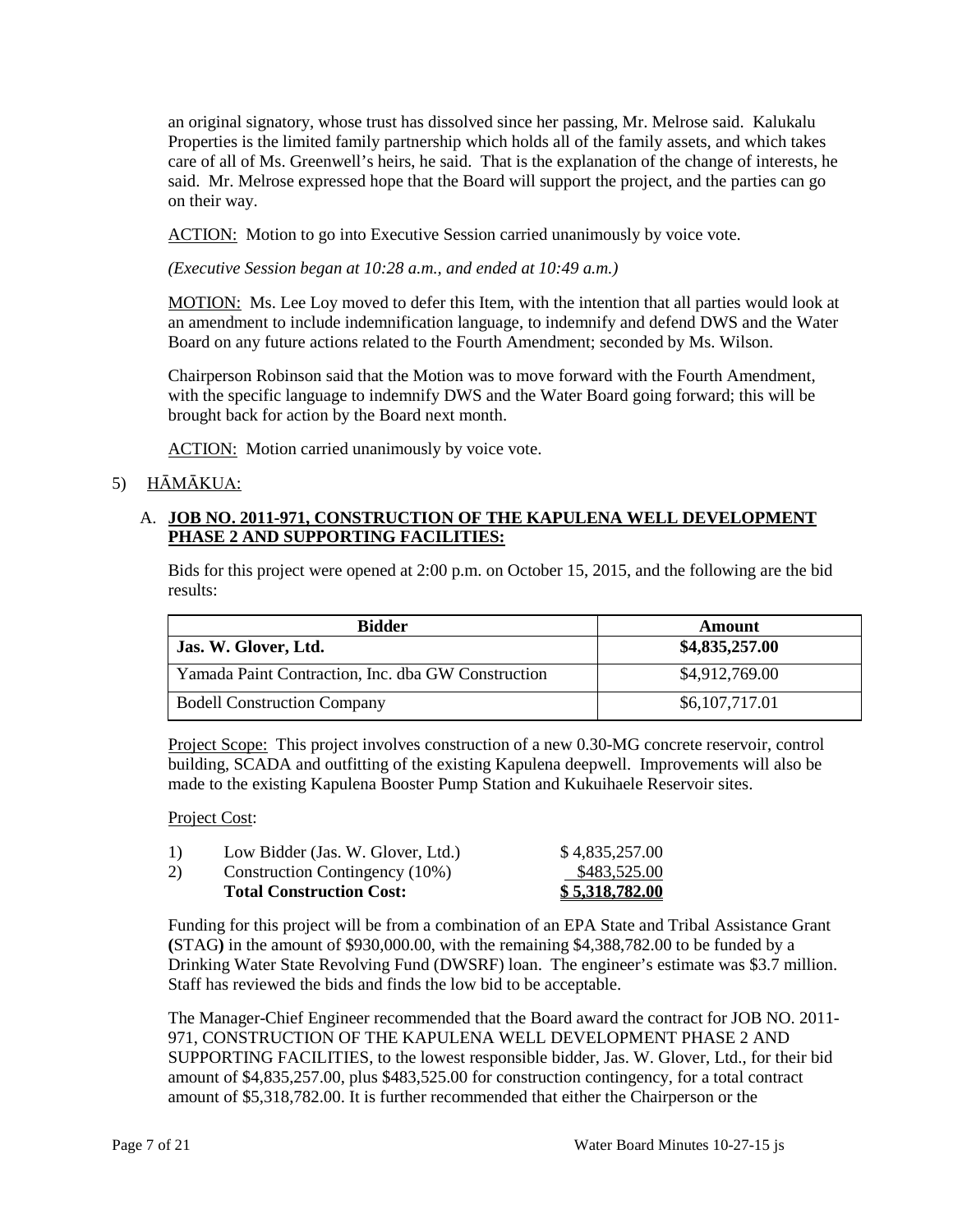Vice-Chairperson be authorized to sign the contract, subject to review as to form and legality by Corporation Counsel.

MOTION: Mr. Arikawa moved to approve; seconded by Ms. Iokepa-Moses.

The Manager-Chief Engineer said that this involves the outfitting of a much-needed well in the Kapulena-Kukuihaele area.

Ms. Iokepa-Moses asked if DWS had discretion in choosing among bidders whose bids were very close, based on reputation or the ability to start work sooner.

 The Manager-Chief Engineer said that under procurement law, DWS could not use its discretion in awarding. In some cases, certain companies are debarred or suspended from being qualified, but that is not the case here.

Mr. Elarionoff asked about the phrase "lowest responsible bidder." He asked what happens when a bidder is irresponsible.

 the Request for Proposal, etc. A bidder who did not fulfill those terms would be deemed The Manager-Chief Engineer explained that the words "responsible" and "responsive" are interchangeable in this case, meaning that the bidder will have complied with all of the terms of *non-responsive*.

Chairperson Robinson asked what SCADA meant.

 personnel do not need to be on-site to see what the tank levels are, or what the flow through the The Manager-Chief Engineer said that it stood for Supervisory Control and Data Acquisition. It is a technology that allows DWS to remotely see information on its water systems; DWS pipes is, etc.

Chairperson Robinson asked if SCADA could be used to automatically turn the system on or off.

 implement it. There are some systems that could have that capability, he added. The Manager-Chief Engineer said that there was that capability, but DWS does not typically

Ms. Wilson asked if DWS applied for the State and Tribal Assistance Grant.

for it. DWS really benefits from it, because it is a grant, which does not need to be repaid. The Manager-Chief Engineer said that yes, DWS applied for the grant, and fortunately qualified

ACTION: Motion carried unanimously by voice vote.

### B. **RESOLUTION NO. 2015-03, APPROVING THE RECEIPT AND EXPENDITURE OF MONIES FOR THE KAPULENA WELL DEVELOPMENT PHASE 2 AND SUPPORTING FACILITIES PROJECT (FUNDED BY THE DRINKING WATER STATE REVOLVING FUND):**

*(Note: Resolution requires roll call vote)* 

 Resolution is a prerequisite for the Drinking Water State Revolving Fund (DWSRF) program. This Water Board Resolution No. 2015-03 seeks to supersede Resolution No. 2014-02. The Construction bids for this project were opened on October 15, 2015. This Resolution is specifically identified for the following project: JOB NO. 2011-971, KAPULENA WELL DEVELOPMENT PHASE 2 AND SUPPORTING FACILITIES, and authorizes the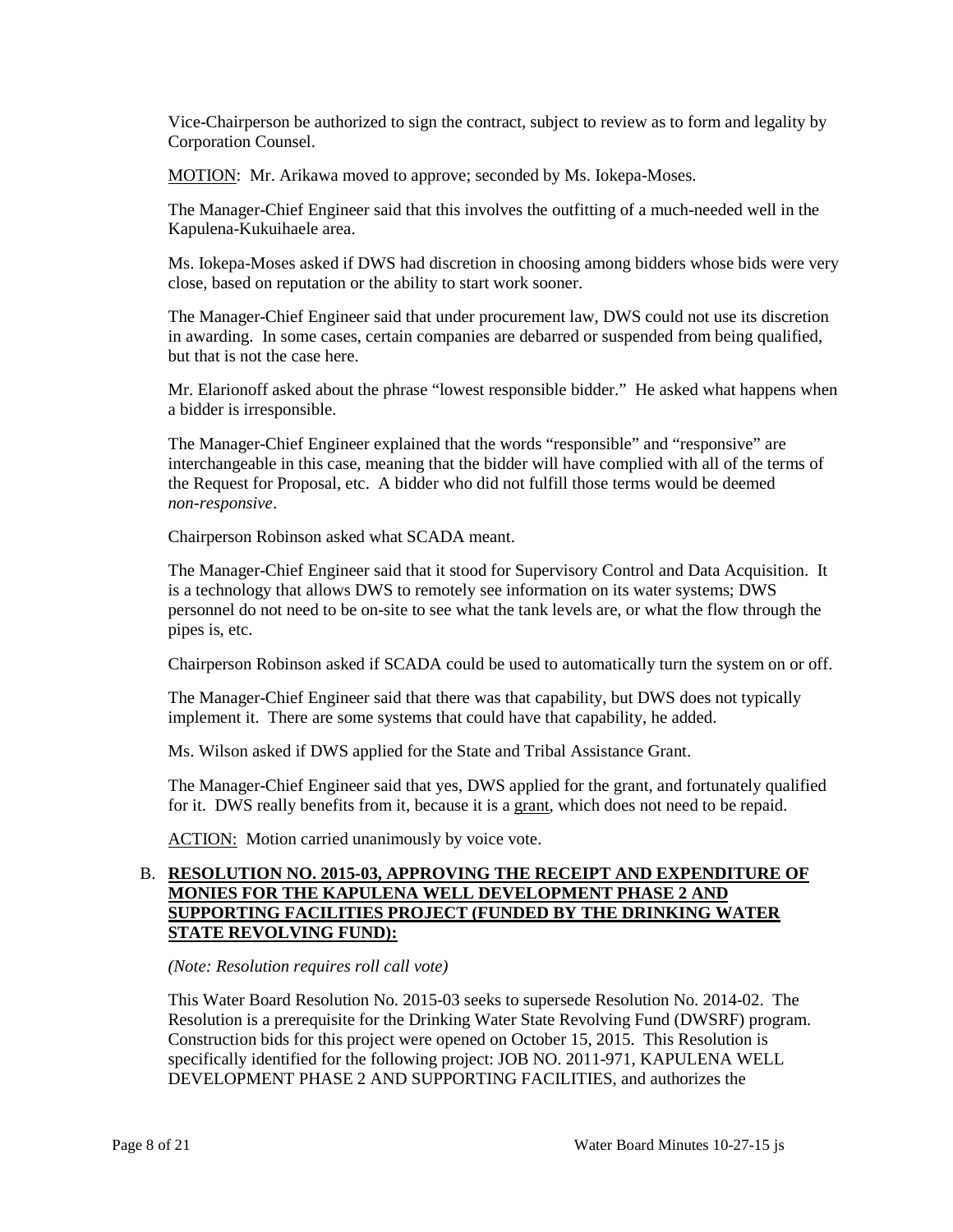Manager–Chief Engineer or Deputy to execute loans and/or grants with the State Department of Health for up to \$5,100,000.00.

The Manager-Chief Engineer recommended that the Water Board adopt RESOLUTION NO. 2015-03, APPROVING THE RECEIPT AND EXPENDITURE OF MONIES FOR THE KAPULENA WELL DEVELOPMENT PHASE 2 AND SUPPORTING FACILITIES PROJECT (FUNDED BY THE DRINKING WATER STATE REVOLVING FUND), subject to approval of Corporation Counsel.

MOTION: Mr. Arikawa moved to approve; seconded by Mr. Elarionoff.

 STAG grant mentioned above, DWS is also using State Revolving Fund loans for this project. DWS already had a Resolution approved by the Board, but the bids came in higher than the The Manager-Chief Engineer said that this Item relates to the previous Agenda Item. Besides the anticipated cost. Since then, the Deputy managed to clarify and confirm with the State that DWS can also use State Revolving Funds for the full design cost of the project, he said. Therefore, DWS is adding the design in. Basically, this Resolution supersedes the previously-approved Resolution for this project, the Manager-Chief Engineer said.

ACTION: The Secretary took a roll call vote: Ms. Lee Loy (Aye); Mr. Uyeda (Aye); Ms. Iokepa-Moses (Aye). Motion carried with Seven (7) Ayes, Zero (0) Nays; and Two (2) Ms. Wilson (Aye); Mr. Arikawa (Aye); Chairperson Robinson (Aye); Mr. Elarionoff (Aye) and Excused: (Vice-Chairperson Takamine and Mr. Balog).

### 6) SOUTH KOHALA:

#### A. **JOB NO. 2015-1029, PARKER #2 DEEPWELL REPAIR:**

 pump, power cable, column pipe, chlorination of the well and pumping assembly, and all This project generally consists of the replacement of the existing deepwell submersible motor, appurtenant equipment, such as strapping and cable guards, in accordance with the plans and specifications.

Bids for this project were opened at 1:30 p.m. on October 15, 2015, and the following are the bid results:

| <b>Bidder</b>                                  | <b>Bid Amount</b> | <b>Corrected Bid Amount*</b> |
|------------------------------------------------|-------------------|------------------------------|
| Derrick's Well Drilling and Pump Services, LLC | \$520,000.00      | \$294,016.90                 |

\*Bids were allowed to be corrected because of an obvious mistake, in accordance with DWS's General Requirements and Covenants and Hawaii Administrative Rules.

Project Costs:

| 2) Contingencies $(\sim 9.9\%)$ | \$ 28,983.10 |
|---------------------------------|--------------|
| <b>Total Cost:</b>              | \$323,000.00 |

Funding for this project will be from DWS's CIP Budget under Deepwell Pump Replacement. The contractor will have 240 calendar days to complete this project. The Engineering estimate for this project was \$300,000.00.

The Manager-Chief Engineer recommended that the Board award the contract for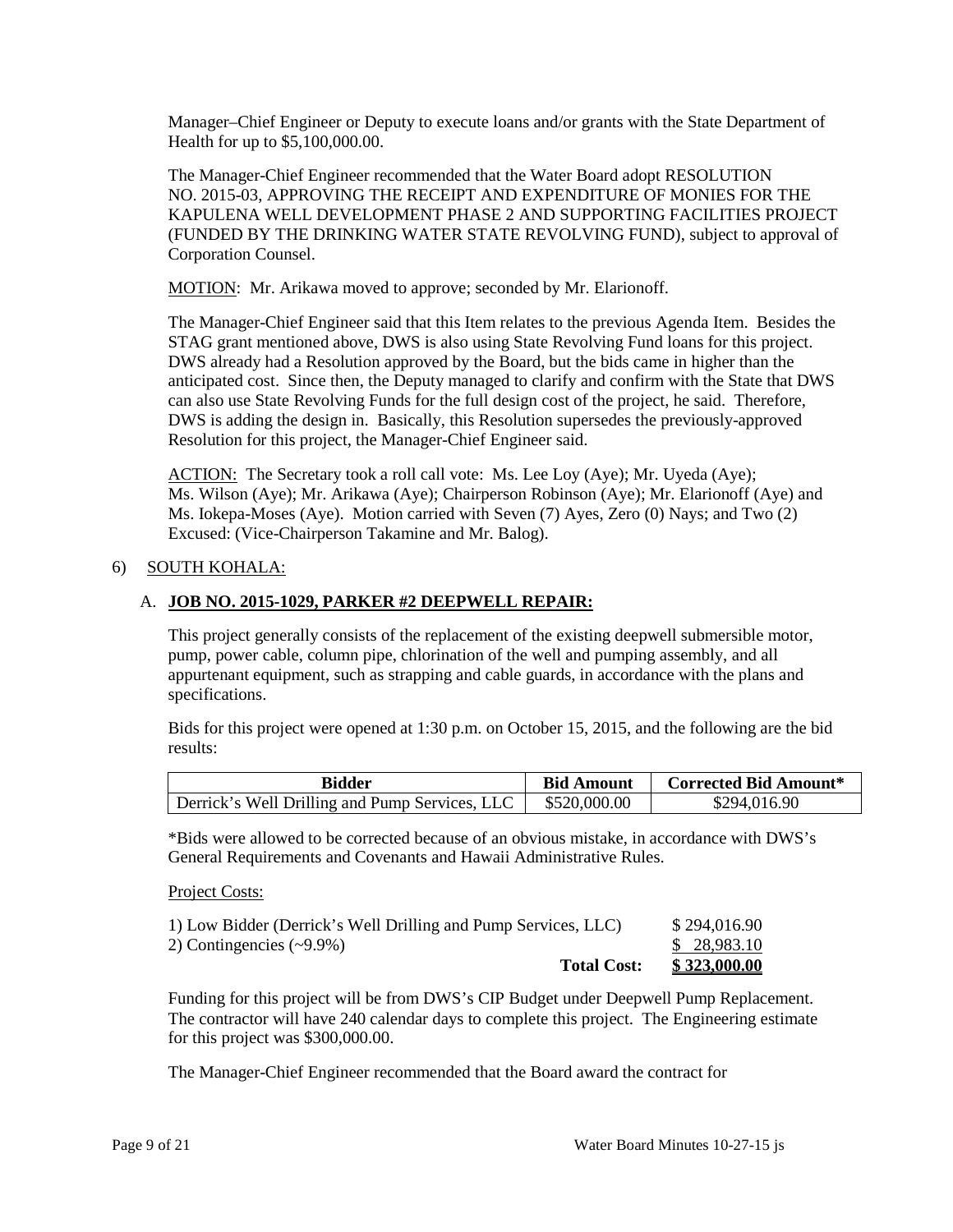recommended that either the Chairperson or the Vice-Chairperson be authorized to sign the contract, subject to review as to form and legality by Corporation Counsel. JOB NO. 2015-1029, PARKER #2 DEEPWELL REPAIR, to the lowest responsible bidder, Derrick's Well Drilling and Pump Services, LLC, for their corrected bid amount of \$294,016.90, plus \$28,983.10 for contingencies, for a total contract amount of **\$323,000.00**. It is further

MOTION: Ms. Iokepa-Moses moved to approve; seconded by Ms. Lee Loy.

 noted that the write-up shows the bid amount and the corrected bid amount. The discrepancy arose because DWS included in the scope of work the installation of a variable frequency drive removed that portion of the work. The contractor kept that portion of work in the bid he The Manager-Chief Engineer said that DWS was really surprised that there was only one bid. He (VFD) and associated electrical design drawings, etc. However, DWS, via an Addendum, submitted, the Manager-Chief Engineer said. It was a simple line item, and under HAR 3-122, DWS is allowed to correct obvious mistakes such as this, as long as it is in the best interests of DWS and the Water Board. DWS removed that amount, so the bid amount came to \$294,016.90; with contingency funds, the total cost was \$323,000.00. He reiterated that it was a surprise that DWS only got one bid; normally DWS gets at least two bids.

Mr. Arikawa said the engineer's estimate for the job was spot on; he asked who did the estimate.

Mr. Inaba said it was Mr. Takamoto.

Ms. Lee Loy asked if the contract period was still 240 calendar days.

The Manager-Chief Engineer confirmed this.

Mr. Uyeda asked Mr. Fred Camero, general manager of Beylik Drilling & Pump Service, Inc., why he did not bid.

 Mr. Camero said that his firm was really busy with the Hualālai Deepwell repairs, and therefore they did not submit a bid.

ACTION: Motion carried unanimously by voice vote.

## B. **JOB NO. 2014-1008, LĀLĀMILO D DEEPWELL REPAIR – TIME EXTENSION:**

 97 calendar days. The Department had issued a stop work notice to the contractor to maximize offline, and the Lālāmilo D Deepwell still being operational at reduced capacity. This action had The contractor, Beylik Drilling and Pump Service, Inc., is requesting a contract time extension of the available capacity. This was due to two wells within the Lālāmilo/Parker water system being delayed the extraction work and subsequent refurbishment of the existing submersible motor, and was beyond the control of the contractor.

 The Manager-Chief Engineer recommended that the Board approve a contract time extension of 97 calendar days for JOB NO. 2014-1008, LĀLĀMILO D DEEPWELL REPAIR. If approved, the contract completion date will be revised from September 27, 2015, to January 1, 2016.

MOTION: Ms. Lee Loy moved to approve; seconded by Mr. Arikawa.

 pause on the project. At the time, this well was still operating, although it shows signs of potential failure. DWS put the repairs out to bid, but in the meantime, a couple of other wells in the Parker/Lālāmilo system went down, he said. DWS then asked Mr. Camero to hold off taking The Manager-Chief Engineer said that in actuality, DWS was the one that requested that Beylik the still-functioning Lālāmilo D Deepwell down; DWS asked him to stop work. Ninety-seven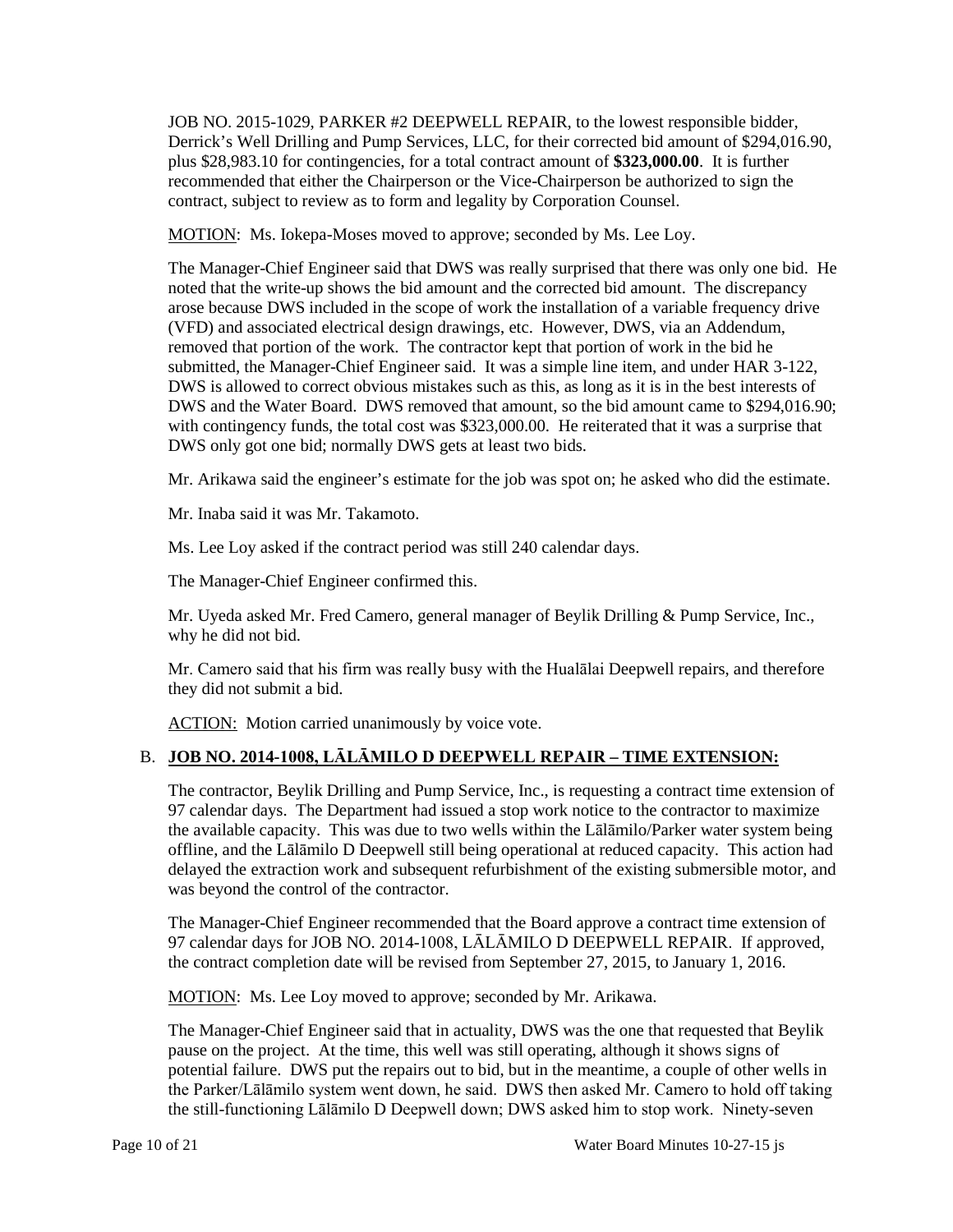days later, DWS gave Mr. Camero the green light to resume work. Therefore, the delay was at DWS's request.

Ms. Iokepa-Moses asked why the write-up says that it was at the contractor's request.

The Manager-Chief Engineer said that the contractors are the ones who technically have to request time extensions, but the delay was due to DWS's stop-work request to Beylik.

Chairperson Robinson asked whether DWS conveyed the stop-work request by letter.

The Manager-Chief Engineer said it was via emails, and then Beylik wrote DWS the time extension request letter that the Board has before them.

Chairperson Robinson asked at what elevation the Lālāmilo wells are located.

Mr. Camero said the wells were at around the 1,200-foot elevation.

Chairperson Robinson asked if this well field was where the wind turbines, etc., are to be located.

 The Manager-Chief Engineer confirmed this. He said there were a total of eight wells there: four Lālāmilo wells and four Parker wells. Of those eight wells, several wells are down at this time.

 Chairperson Robinson said that the eight wells in that Lālāmilo well field primarily supply water to Puakō, Mauna Lani, Mauna Kea, etc.

 locations' residential/commercial areas, as well as Kawaihae Harbor and Kawaihae Industrial The Manager-Chief Engineer said they also supply Hāpuna, along with the above-mentioned Area.

Mr. Elarionoff asked if they supply Waimea.

 well as two wells: one is right by the Waimea Treatment Plant, and the other one is mauka of The Manager-Chief Engineer said no, Waimea's system stops at Kawaihae Road, roughly as far as the egg farm just above the Queen Ka'ahumanu Highway/Kawaihae junction. He confirmed that the Lālāmilo/Parker Wells do not push water up into Waimea. Waimea has surface water, as Church Row.

 developments along the coast, which they then turned over to DWS to operate. Chairperson Robinson asked whether the development of the Lālāmilo Wells was paid for by

The Manager-Chief Engineer confirmed this.

Chairperson Robinson asked if Waikoloa gets its water from the Lālāmilo Wells, too.

The Manager-Chief Engineer said no, Waikoloa has its own private system.

Chairperson Robinson mentioned Mauna Lani, which is right next door.

The Manager-Chief Engineer said that Mauna Lani gets its water from DWS. He noted that the Mauna Lani and Mauna Kea developments were part of Tri-Party Agreements which the Board is familiar with.

**ACTION:** Motion carried unanimously by voice vote.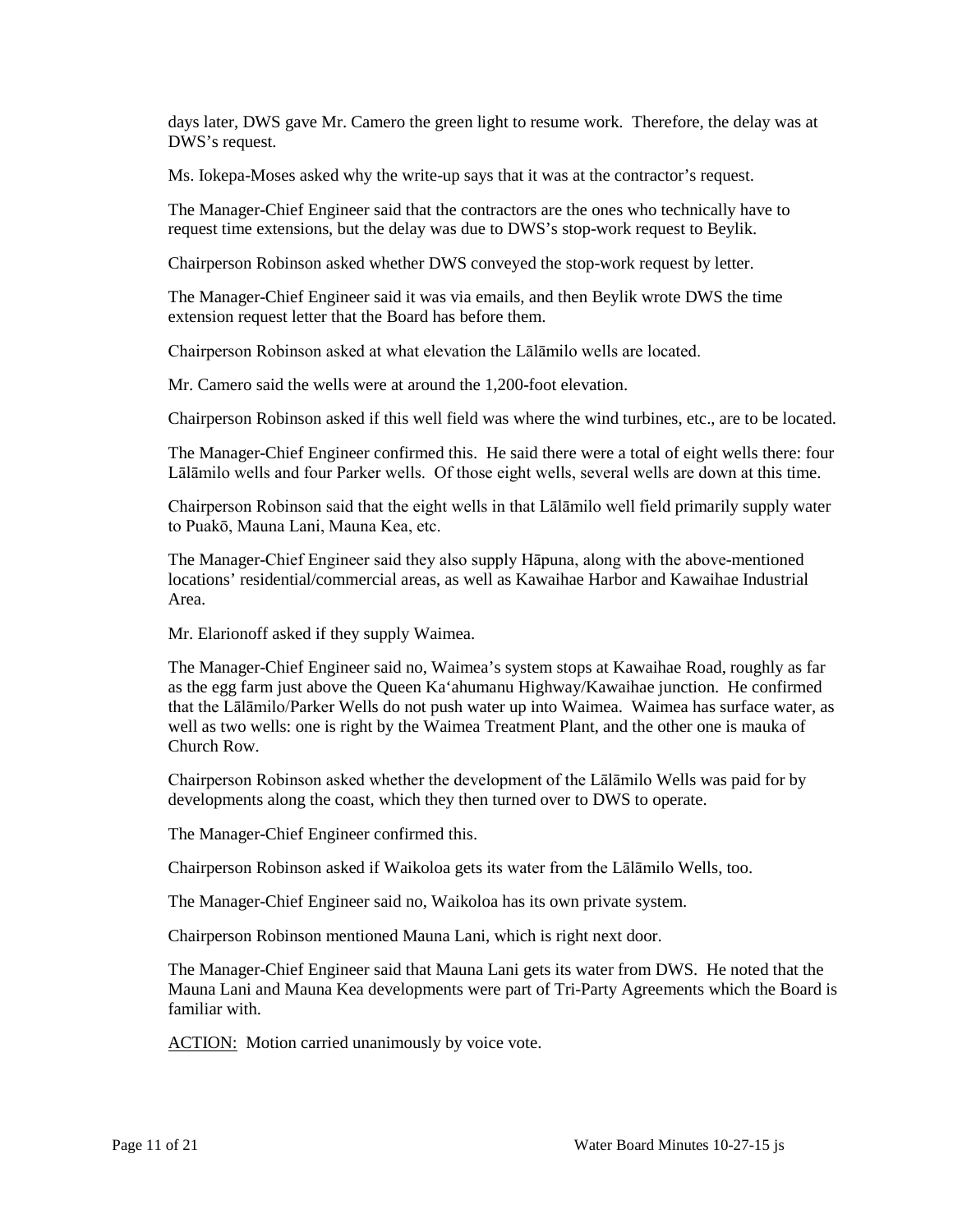### 7) NORTH KONA:

### A. **JOB NO. 2012-985, HUALĀLAI DEEPWELL REPAIR - STATUS UPDATE:**

 revised completion date was set at October 31, 2015. The contractor, Beylik Drilling and Pump Service, Inc., was granted a 92-calendar day time extension at the July 28, 2015, Water Board meeting for the above-mentioned project. The

 Mr. Fred Camero, representing the contractor, said that his firm had installed the pump last week, and was able to successfully run it. The pump has run successfully several times, but has not yet been put into use. The well has been chlorinated, and the contractor is waiting for the results of the water sample before the well is put online.

Mr. Uyeda asked whether the results were coming from the Department of Health.

The Manager-Chief Engineer said no, the testing is being done in-house; this is standard procedure.

Chairperson Robinson asked where Hualālai Deepwell was located.

Mr. Camero said that it is just above Līhau Street, on the upper road to Kona.

Mr. Inaba said that it is just north of Kaloko.

Mr. Takamoto said that it was just past Matsuyama Store.

 Mr. Camero said it was past Matsuyama Store, heading towards Kona; it is right above the Jehovah's Witnesses church.

### 8) SOUTH KONA:

### • **1250 OCEANSIDE (HŌKULIA) WELLSITE DEVELOPMENT AGREEMENT:**

*(This Item was handled earlier in the meeting.)* 

#### 9) MISCELLANEOUS:

#### A. **DEDICATIONS:**

 system has been constructed in accordance with the Department's standards and is in acceptable The Department has received the following document for action by the Water Board. The water condition for dedication.

### **1. GRANT OF EASEMENT AND BILL OF SALE**

 No. of Lots: 3 Final Inspection Date: 10/15/2015 Project Name: Greenwell Subdivision, Phase I Subdivision Application No. 2003-0043 Grantors/Sellers: Anthony B. Craven Jr., et al. Tax Map Key: (3) 7-4-002:020 Facilities Charge: \$1,190.00 Date Paid: 6/17/2008 Water System Cost: \$63,000.00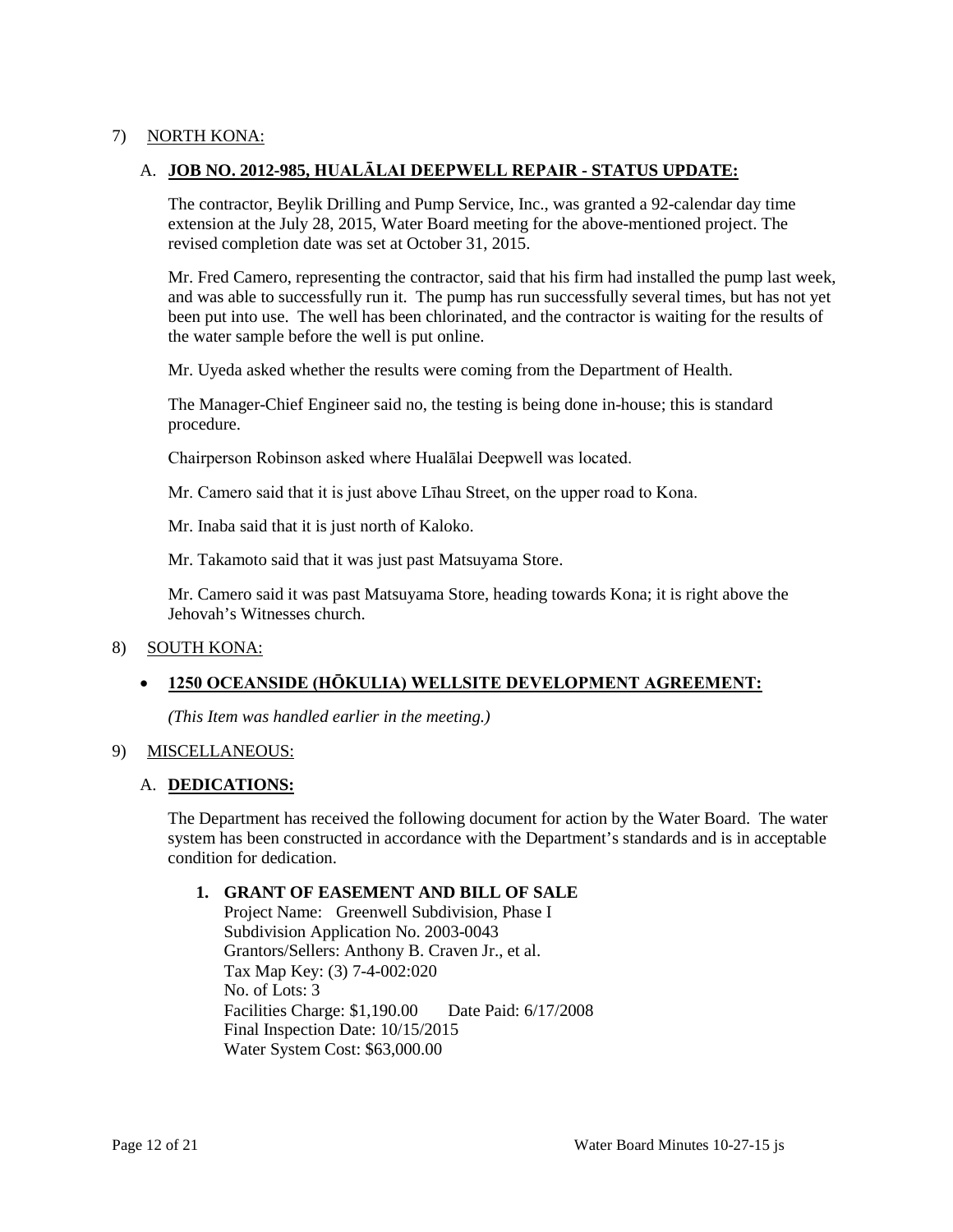The Manager-Chief Engineer recommended that the Water Board accept this document subject to the approval of the Corporation Counsel, and that either the Chairperson or the Vice-Chairperson be authorized to sign the document.

MOTION: Mr. Elarionoff moved to approve; seconded by Mr. Arikawa.

 with service laterals. This will serve three lots. Mr. Inaba explained that the work involved a typical waterline extension into a subdivision, along

ACTION: Motion carried unanimously by voice vote.

### B. **UPDATE RE: NATIONAL PARKS SERVICE'S PETITION TO DESIGNATE KEAUHOU AQUIFER AS A GROUND WATER MANAGEMENT AREA:**

 The Manager-Chief Engineer said that although things seem to be quiet, DWS continues to reach Messrs. Roy Hardy and Jeff Pearson. The Department does not want to drop the ball on this matter. It appears that the National Parks Service (NPS) is also reaching out to the new CWRM NPS's side of the story. DWS will continue to do what it needs to do as far as fulfilling its Manager-Chief Engineer said. DWS stays in contact with CWRM to see if there is anything else that the Commission needs from the Department; DWS keeps in touch to talk about whatever is going on regarding the Keauhou Aquifer, he added. out to the Commission on Water Resource Management (CWRM): specifically, Chairperson, Ms. Suzanne Case, and the new CWRM Deputy Director, Mr. Pearson, to promote obligation regarding the Department's Water Use and Development Plan (WUDP), the

Chairperson Robinson asked if CWRM had indicated when the Commission will make a decision on the petition.

 The Manager-Chief Engineer said no, CWRM appears to be contemplating further discussion and party mediator to get involved to mediate the situation. However, there has been no commitment from CWRM on that, he said. The Manager-Chief Engineer said that he knew Mr. Pearson from before, through the various waterworks associations; he said that he will continue to talk-story possibly mediation. Mr. Hardy did acknowledge that CWRM has the capability of hiring a third with him. Mr. Pearson has been very open and very fair, in letting DWS know when he has been contacted, etc.

Ms. Lee Loy noted that at the AWWA conference two weeks ago, Mr. Pearson indicated a desire to look at the property in question. She requested that the Department facilitate such a site visit for the new CWRM Director and Deputy Director, to include NPS, DWS, and CWRM.

The Manager-Chief Engineer said that sounded good.

Chairperson Robinson said that he and Mr. Uyeda might be able to work together on such a site visit.

 Mr. Arikawa said that Ms. Case had been invited to a Japanese Chamber of Commerce & and \$35.00 for non-members. Ms. Case had been specifically asked to talk about Banyan Drive Industry luncheon at the 'Imiloa Astronomy Center in Hilo on Thursday, November 5. The cost is \$30.00 for members of the Japanese Chamber and the Hawai'i Island Chamber of Commerce, and the Thirty-Meter Telescope (TMT) issues, Mr. Arikawa said, adding that he was sure she would be willing to discuss the Keauhou Aquifer petition.

Chairperson Robinson said he did not think an Executive Session regarding this Item was needed.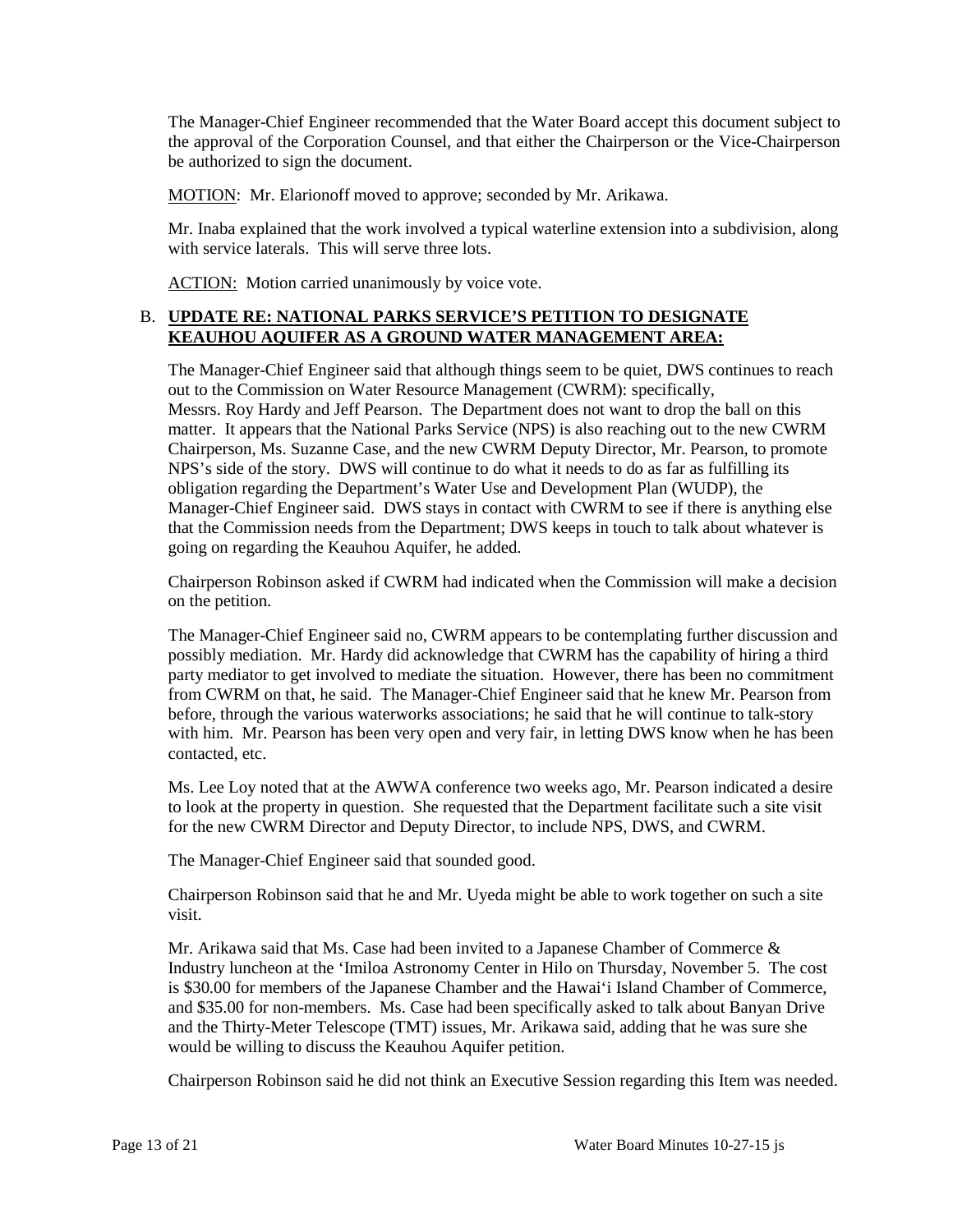Ms. Self agreed that no Executive Session was needed.

 he asked if CWRM could just leave it open-ended indefinitely. Chairperson Robinson asked if there were any time limit on making the decision on the petition;

 Ms. Lee Loy said that there is a time limit to *hear* the petition, but CWRM provided conditions and extended deadlines so that DWS could be allowed to provide additional information.

Ms. Self said that it seemed that CWRM was waiting until the WUDP is completed.

 formally go through with the process, there is a 90-day deadline to vote. The Manager-Chief Engineer noted that it has not gotten to that stage; it is in between the filing of the The Manager-Chief Engineer said that if CWRM *decides to proceed* with the petition, then they have a definite time frame of 90 days to proceed with the vote on the original petition itself, i.e., on whether to designate the aquifer. He said that if CWRM decides to accept the petition and petition and getting to the point of accepting or rejecting the petition.

Chairperson Robinson said that CWRM had accepted DWS's WUDP.

 do Phase Two, with other components that DWS had agreed to. DWS told CWRM that the Department would provide CWRM with a scope of work, that CWRM technically needs to review and approve for the study itself. Once the scope of work is approved, DWS will proceed with the study. DWS has told CWRM that the study may take up to 18 months to complete. The Manager-Chief Engineer said that CWRM had accepted Phase One, and now wants DWS to

## C. **EXECUTIVE SESSION RE: NATIONAL PARKS SERVICE'S PETITION TO DESIGNATE KEAUHOU AQUIFER AS A GROUND WATER MANAGEMENT AREA:**

*(No Executive Session was held.)* 

### D. **DISCUSSION OF AMENDING DWS RULE 3-10, REGARDING LEAK ADJUSTMENTS:**

 Ms. Lee Loy said that Ms. Self and Mr. Sumada had provided some background on proposed Mr. Sumada and his staff. Ms. Lee Loy said she plans to put the amended language into a Ramseyer format so that the Board can look at the changes to the Rules; that will go back to language changes to Rule 3-10. Ms. Lee Loy said that she would be proffering the amended language back to Ms. Self for her review from a legal standpoint, and for comment by Ms. Self for her review. Ms. Lee Loy said that her goal is to get a draft on next month's Agenda; she ideally wants to have the draft Rules completed by the end of the year.

 Statute Amendment that DWS had taken to the Legislature. That Amendment was aimed at with Mr. Seki to give him the back story on the status of the Amendment; she noted that the Realtors' Association had offered language at the end of the Legislative Session a couple of years ago. Mr. Seki said he wanted to revitalize that language and retool it into the bill that DWS had said. Most of the bills for the 2016 Session will actually get submitted at the end of this year, and the plan is to get the DWS bill submitted by the end of the year, she added. She said that she On a separate subject, Ms. Lee Loy said that at the recent water conference, she spoke with Mr. Dean Seki of the Honolulu Board of Water Supply about cooperating to move forward the closing the gap on outstanding water bills. Ms. Lee Loy said that this morning, she again spoke submitted; the aim is to get it back on the Legislative calendar for the 2016 Session, Ms. Lee Loy would bring the Statute Amendment to the Board for their review. Ms. Lee Loy asked the Board to send along any other things that Board members want to amend or revisit.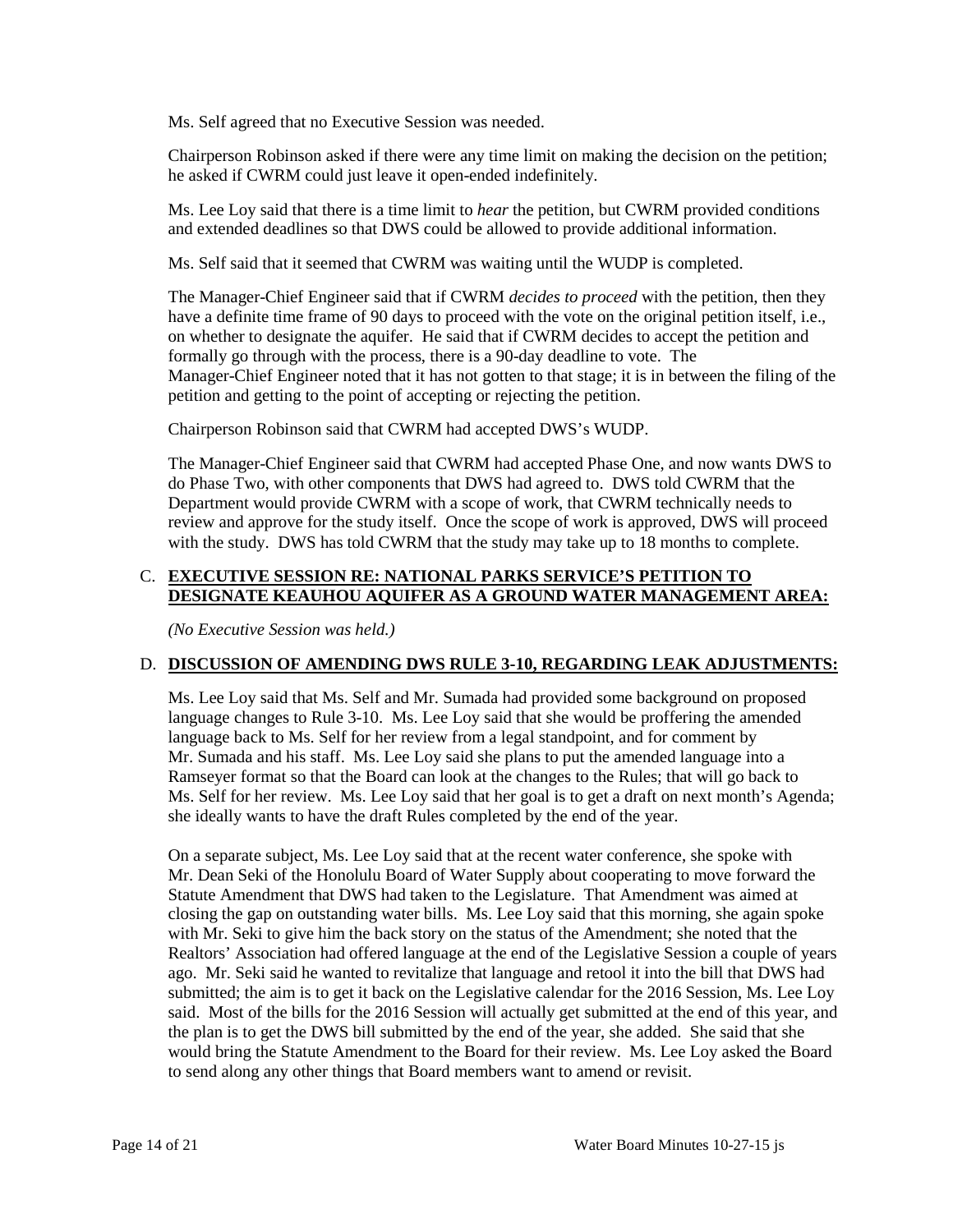Chairperson Robinson suggested that DWS staff might also have some items that they want to have amended; now is the time, he said.

### E. **MONTHLY PROGRESS REPORT**:

 pending some of the submittal requirements on the contractor, such as as-built drawings. The Manager-Chief Engineer drew the Board's attention to the first item on the CIP list, the Ola'a No. 6 Production Well and 1.0 MG Reservoir; DWS is trying to resolve that final payment. It is

 The Deputy said he is working with the contractor to submit all of the necessary final documents such as as-built drawings, release of sub-contractors, etc. Once those things are in hand, DWS will process final payment to the contractor, minus the liquidated damages.

 The Manager-Chief Engineer said the other project of note is the Queen Ka'ahumanu Highway Widening project; he went to an event at the Natural Energy Laboratory of Hawai'i Authority (NELHA) last night and noticed that some progress had been made on the project.

 going to start installing the pipe. Mr. Uyeda asked if DWS will be inspecting the installation. Mr. Uyeda said that the contractor, Goodfellow Brothers, is moving very quickly; they have laid down the pipe to make sure that they have enough lengths of pipe. It looks like the contractor is

 Mr. Inaba said that the project has construction management in place, and DWS may have to participate in it, as part of the original agreement.

 Mr. Uyeda said that he expected the contractor to be down by Honokōhau Harbor at the end of November, based on how quickly they are working. The work will not be complete by then, but the contractor will have the site crunched and graded, he said.

 Chairperson Robinson said that he rode his bicycle out to the site, and took photos of all of the pipe laid out. Seeing all that pipe out there made it feel like the project was really happening, he said.

Ms. Lee Loy asked about the Āhualoa-Honoka'a Transmission Waterline Phase 2 project; she asked if that was the one held up by the Department of Transportation (DOT).

The Manager-Chief Engineer confirmed that DWS now has a fully-executed Use and Occupancy Agreement.

Mr. Inaba said that the contractor has his permits.

Ms. Lee Loy said in that case, this will hopefully be a template for future projects.

The Manager-Chief Engineer said yes.

Ms. Lee Loy said this could be a guideline for future projects within the State right-of-way. She asked if that was an agreement that DWS has with DOT.

 Mr. Inaba said that it is not a formal agreement, but *that* is DWS's understanding with the State Rights-of-Way Branch.

 Agreement, and is very hopeful that if DWS replicates that on other projects, that it will also be The Manager-Chief Engineer said that DWS has the fully-executed Use and Occupancy acceptable to DOT.

Mr. Arikawa said that this would apply to the Pauka'a project.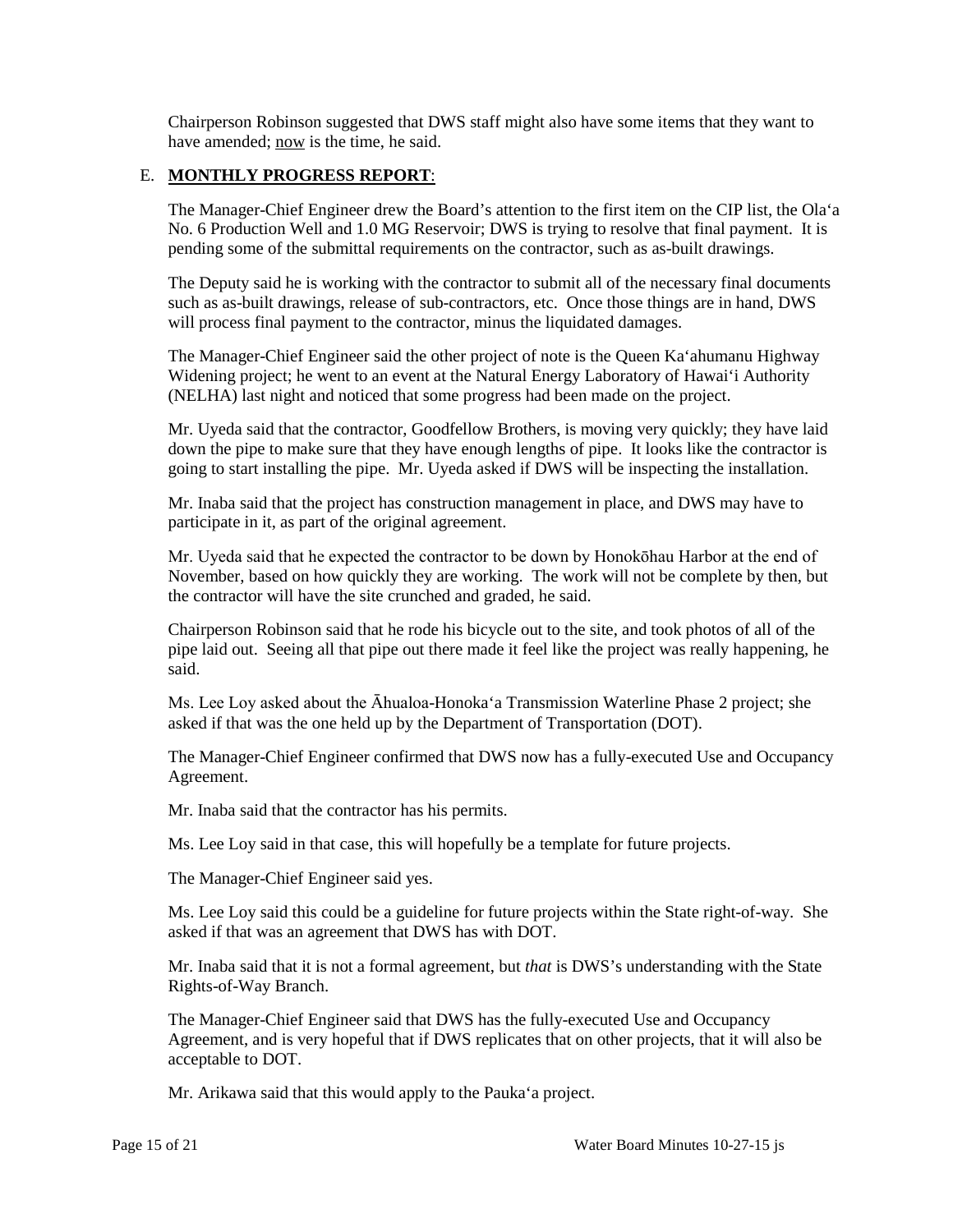Mr. Inaba said yes, that is the project involving the service laterals.

The Manager-Chief Engineer said that DWS is going to proceed as quickly as possible with any outstanding rights-of-way related projects.

 Ms. Lee Loy asked about the Ola'a No. 2 0.5 MG Reservoir Replacement project, noting that it is a job from 2007. She asked if DWS had been waiting all that time for Land Court to approve.

Mr. Inaba said that DWS had negotiated with Shipman on the property, and finally the owner said that it was okay to proceed with the subdivision process. DWS is in the process of submitting the petition to the Land Court, he said.

Ms. Lee Loy said that dealing with the Land Court is very time-consuming.

Chairperson Robinson asked for an update on the Lālāmilo Windfarm project.

 The Manager-Chief Engineer said that DWS is still actively engaged with the firm that is breaking was on September 30. There was a gap in the access that was inadvertently left out by (DLNR), pointing out that DWS has provided all of the documentation, etc., obtained legal access, and transferred all of those rights and opportunities to the construction firm. Apparently that is not good enough for the lender, and therefore, DWS is going to talk with the lender on constructing the Windfarm, which is on site and doing actual work. He noted that the groundthe State, but the State worked to correct that, at the Land Board meeting on October 9. The access documents went through without a problem, he said. DWS has a conference call scheduled with the windfarm's construction firm and their lender on Thursday, because the lender has concerns about having **recordable access**, from Queen Ka'ahumanu Highway to the sublease area. DWS has discussed the matter with the Department of Land and Natural Resources Thursday, the Manager-Chief Engineer said.

Ms. Lee Loy asked what the problem was.

Chairperson Robinson asked what the lender wants; he asked if they want a line-of-center survey.

The Manager-Chief Engineer said it was not clear, but it appeared to involve recordable access.

Chairperson Robinson said that is because it is a lease, which involves a *lease of easement* that is consistent with the lease that the construction firm has for the property. A lease of easement would have a line-of-center survey, he said.

 all of the easement secured and approved by DLNR, and therefore it is a bit frustrating that this hurdle is coming up at this late stage of the game. He noted that when DWS went to the Land The Manager-Chief Engineer said that DWS has that; it is a fully-executed easement stretching from Queen Ka'ahumanu Highway all the way up to DWS's tank sites and well sites. DWS got Board in January, the matter at hand was the sub-mortgage to the lender, American Savings Bank (ASB). It is confusing why this speed-bump is surfacing now, but DWS will resolve the matter, and report back to the Board next month.

 commercial mortgage business, so this is fairly new territory for them, he said. He asked whether it is their own in-house counsel *or* retained counsel who is asking these questions. Chairperson Robinson, noting that ASB has only recently decided to get more involved in the

 The Manager-Chief Engineer said that ASB hired the escrow company, and it is the escrow company's attorney who is saying that it is not a recordable easement.

Chairperson Robinson asked if the escrow company is Title Guaranty.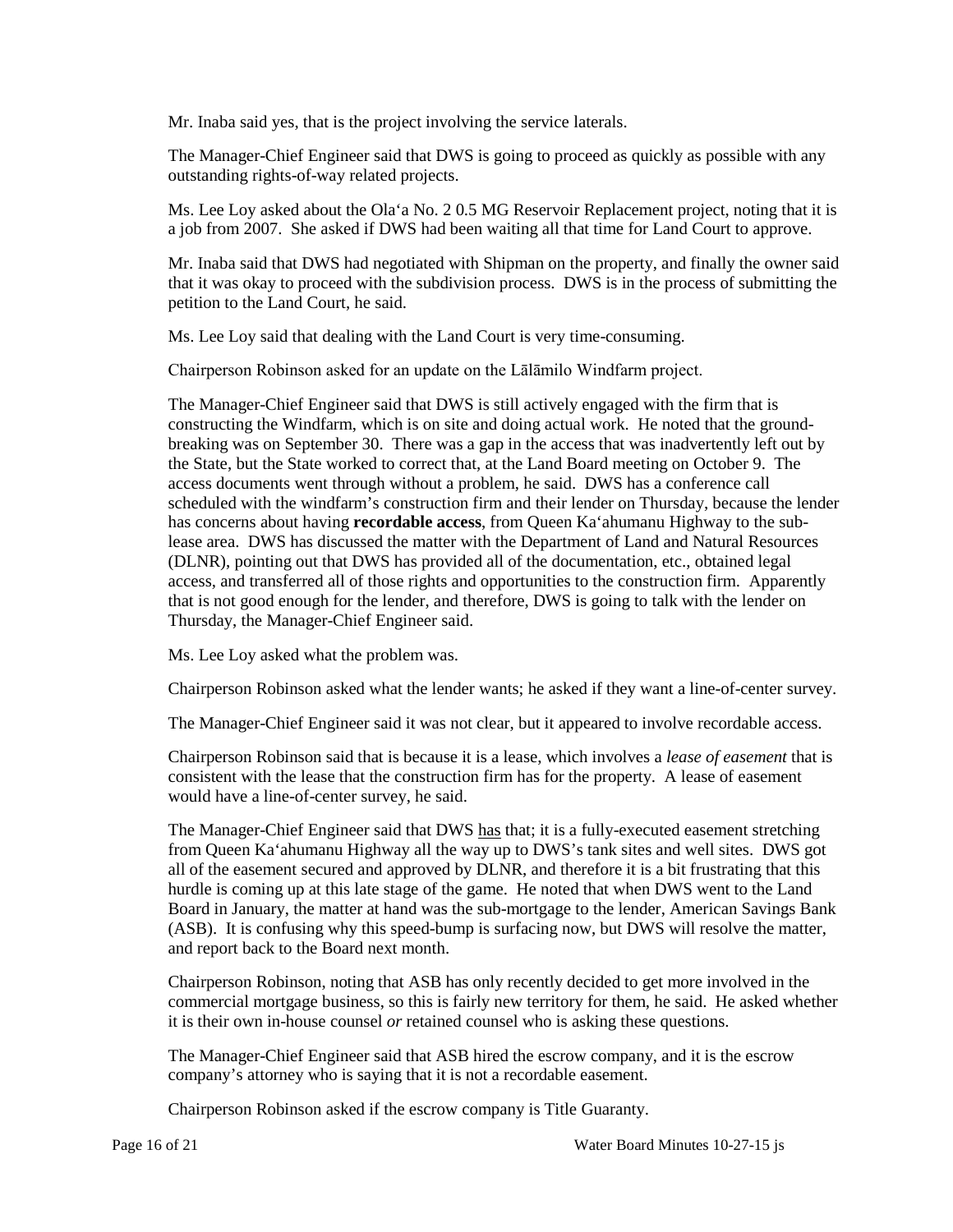The Manager-Chief Engineer confirmed this. He said that the escrow company is only doing recordable easement from a public road, Queen Ka'ahumanu Highway, to the sub-lease area. The what ASB instructed them to do; he believed that ASB told the escrow company that it needed a escrow company is apparently saying that no matter what DWS or DLNR say, it is not a recordable easement. The question is who is going to get the okay, he said.

# F. **REVIEW OF MONTHLY FINANCIAL STATEMENTS:**

 report. There will be one change in the report, which is the result of a new accounting pronouncement that is being adopted this year. That pronouncement is requiring DWS to record the pension liability that up to now was never on DWS's books. This is the pension liability with portion was upwards of \$19 million. This is the amount that the actuaries anticipate that DWS Mr. Sumada said that the auditors were at DWS last month, and they are now finalizing their the State Employee Retirement System (ERS), whose actuaries have calculated that DWS's will owe in the future to all of its employees.

Chairperson Robinson asked if this were a liability or a contingent liability.

Mr. Sumada said that it is a liability; it will reduce DWS's equity, and show up as something that DWS owes, as long-term debt.

 being paid a pension. He asked if there would be an offset to the ERS; DWS has contributed to the ERS. He noted that the Board has voted to fund those contributions. Chairperson Robinson said that is provided that every employee works, lives, retires, and starts

Mr. Sumada confirmed that the Board had voted to fund the contributions.

Chairperson Robinson said that in that case, it was a funded liability.

 contributions to the pension fund. This new pronouncement arose because the accounting Mr. Sumada said that DWS funds it, with both the Department and employees making profession wanted to put on the books this future obligation to employees.

 asked for confirmation that the retirement payments comes from ERS to the employees. Chairperson Robinson asked again whether that obligation would be offset by money that has been contributed to ERS, which ERS invests so that the money grows and is maintained. He

Mr. Sumada said that the investments by the ERS, etc., are not recorded on DWS's books.

 liability on DWS's books – for future obligations that DWS has paid ERS to take as an *obligor* to offset at some point. This sudden imposition of \$19 million in future liability – with no offset – Chairperson Robinson said that he could not understand how anyone could arbitrarily put a pay those funds to retirees upon their retirement. He said that DWS has in essence bought coverage from ERS for that \$19 million; he said one would think that ERS would give DWS an is going to make DWS's books look messy.

Mr. Sumada said that would be a good question for the auditors when they come to present their report.

 Chairperson Robinson asked when the auditors would come before the Board; he said he expected it to be after his term ends.

Mr. Sumada said that last time, the auditors came to the Board in January.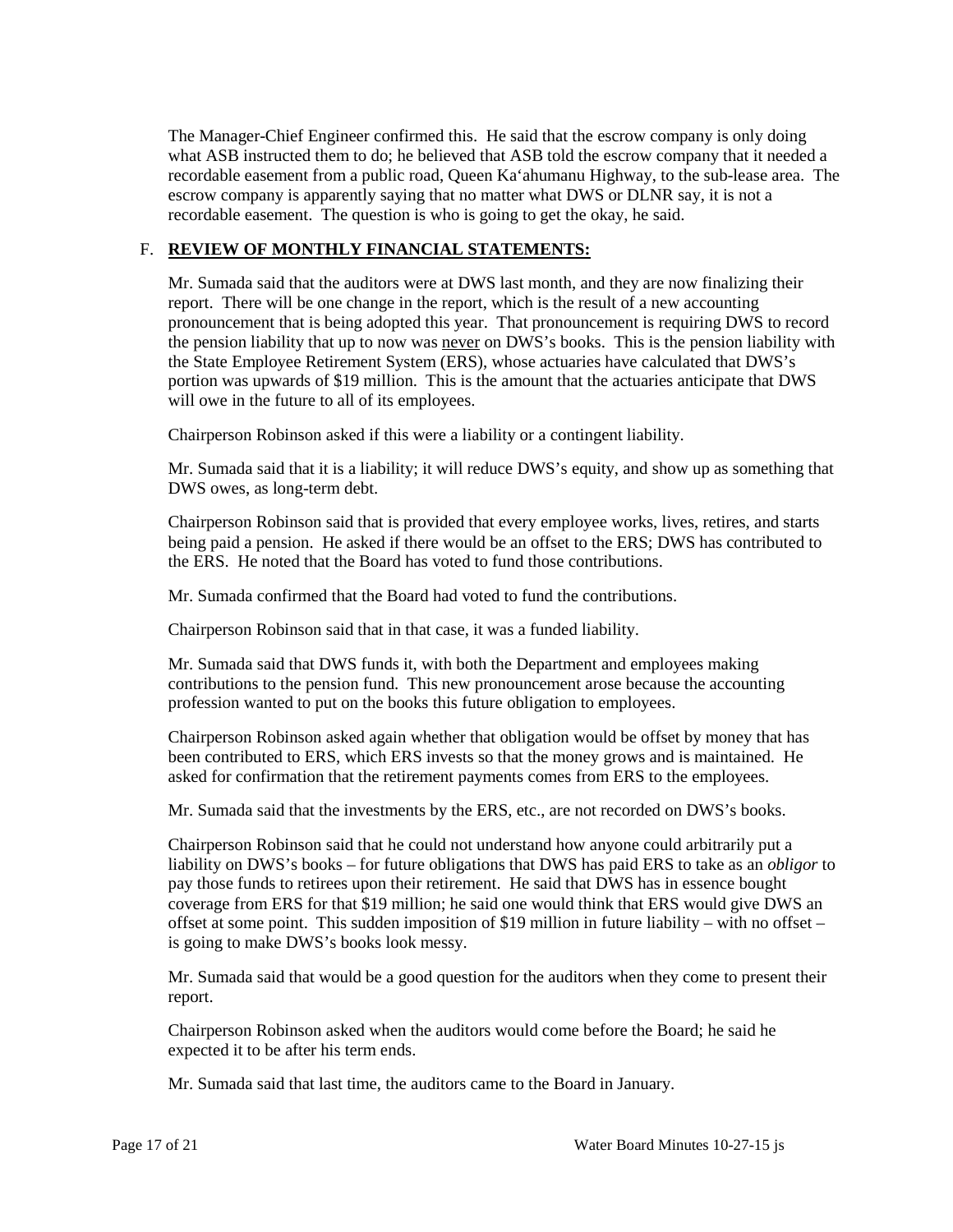Chairperson Robinson said he would be off the Board by then.

 The Secretary said he might be held over for up to 90 days after his term ends on December 31, or until his vacancy is filled, whichever is sooner.

# G. **MANAGER-CHIEF ENGINEER'S QUARTERLY UPDATE:**

The Manager-Chief Engineer presented the Report on the first quarter of Fiscal Year 2015-2016. He noted that DWS has been getting some IT tasks accomplished. DWS has increased its connectivity speed to the Department's district offices, which now have the ability to easily utilize DWS's Geographic Information System (GIS). Usage has noticeably increased, which is very good.

On plan review, Mr. Inaba has been actively pursuing improvements on plan review time; DWS administration is now getting plan review status updates on a regular basis from the Engineering staff, the Manager-Chief Engineer said.

DWS has been implementing elements from the energy study that was presented in May; the Department has been working on draft amendments to the Power Cost Charge (PCC) formula, so that DWS can capture some capital to do energy-related projects.

Mr. Elarionoff noted that the print on the Quarterly Update spreadsheet was very small.

 and DWS could also email to the Board the Quarterly Report in the actual spreadsheet format, so The Manager-Chief Engineer said that the print could be enlarged for the next quarterly update, that Board members can look at it in Excel, at whatever size they want.

### H. **MANAGER-CHIEF ENGINEER'S REPORT:**

The Manager-Chief Engineer provided an update on the following:

 He said that he has been emailing BWS Manager-Chief Engineer Ernie Lau and BWS staff, proposing to Mr. Lau that DWS bring over to Hilo the project manager doing BWS's energy savings performance contracting project. The idea would be to have the what BWS has been doing on the energy saving performance contract. DWS can learn from BWS about this initiative, which is totally out of DWS's area of expertise. DWS knowledge on the proper way to proceed. The Manager-Chief Engineer and DWS staff Mr. Marc Chun, to get that process going. Chairperson Robinson noted that the energy study done for DWS by Mr. Steve Bolles included recommendations regarding such to well controls, booster controls, etc. The contract would even include storage reservoirs, to accommodate Rider M discounts by providing more storage so that DWS can pump during off-peak hours. The Manager-Chief Engineer said that this would entail a massive audit of DWS's system; it would be an RFP process. There are pre-1) 2015 Hawai'i Water Works Association (HWWA) Conference -- The Manager-Chief Engineer said that Honolulu Board of Water Supply is working on their own energy savings performance contracting; he said that he really wants DWS to pursue that, too. project manager meet with DWS staff, and present to the Board possibly next month on can learn from any mistakes that BWS may have made, and gain some crucial will be having a discussion on Thursday with the BWS project manager, energy saving performance contracting; DWS was taking action on it. DWS wants to follow through on this recommendation, and the Department is also looking at other proposals from the study, such as the installation of variable frequency drives (VFDs). Some of the measures can be implemented in-house, but the energy savings performance contract is a system-wide endeavor. It would encompass everything from light fixtures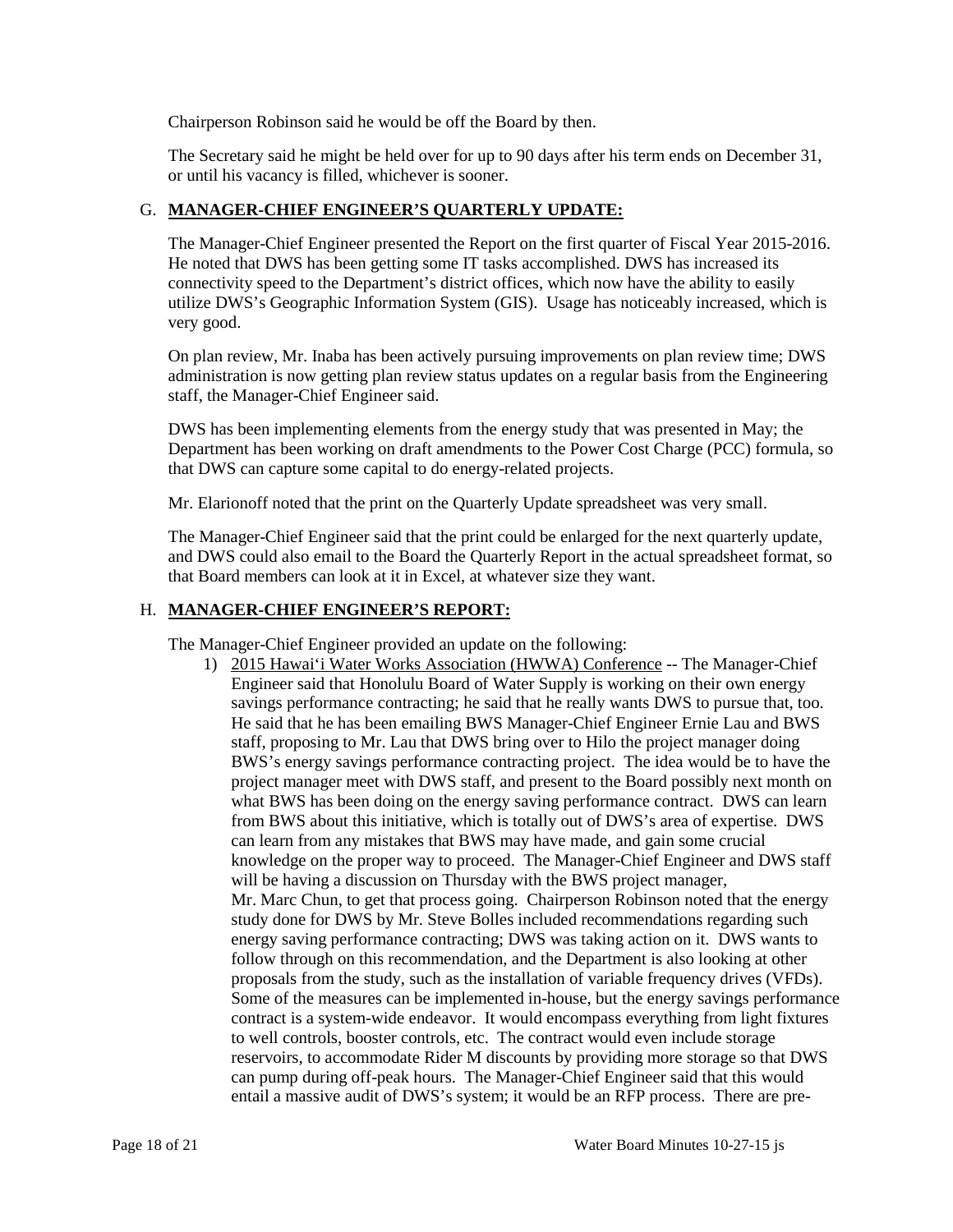approved energy performance contractors on the State Procurement list, he said. DWS would like Mr. Chun from BWS to explain the process, etc., to the Board, as well as to DWS staff.

 The HWWA conference featured a noteworthy presentation by a meteorologist who is empty, and two wells there are out of service. DWS does not want to go into this dry forecast a dry winter and spring. As a result, DWS convened staff to focus on the situation in Waimea, which faces several water-related issues; one reservoir in Waimea season unprepared, and therefore, the Department is exploring its options and contingency plans. The Manager-Chief Engineer noted that this HWWA conference was one of the most solidly technical HWWA conferences he has participated in.

 Ms. Wilson asked if anyone had done the tour of the Waihe'e Tunnel during the conference. Ms. Judy Hayducsko of Operations reported that she had toured the tunnel, whose springs are very different from the springs she had seen on the Big Island. The larger than any of DWS's spring sources. The water is trapped behind a basalt lens, like inspirational, as well as an opportunity to see how other islands are handling their spring sources. Chairperson Robinson said that he had toured the tunnel in the past, noting the huge amount of water pressure that one can feel by putting one's hands on the tunnel wall. He noted that O'ahu has a lot of such vertical diking, and is blessed with a lot of tunnel provides six to seven million gallons a day; this output, through a 24-inch pipe, is a dike system; the water is considered pristine, and untouched by human hands. The water is gathered for special blessings, Ms. Hayducsko said. She described the visit as good water sources; he added that he suspects that Kona's water source is vertical diking, as well.

2) Public Information and Education Specialist Update – Ms. Aton said the Lalamilo featuring the Manager-Chief Engineer presenting the project at a Tech Talk at the Engineer said that there would be five turbines, whose output would exceed that of the 120 turbines at the old facility. Ms. Lee Loy asked about an article in the Honolulu Star- obtaining funds from that program. The Manager-Chief Engineer explained that the that the money was left on the table; all of the counties, including DWS, were not spending the SRF funds as fast as they probably should have. DOH is getting a lot of heat for that, and as a result there is now a corrective action plan in place, involving the They have certain targets that must be met, he said. This is an important matter, and actively working with the Safe Drinking Water Branch to utilize the funds; this program Windfarm ground-breaking got a lot of press coverage, most recently with an article Gateway Center at NELHA. Ms. Aton reported that she and the Deputy are working on a video about conservation. Chairperson Robinson, noting that the previous windfarm had 120 turbines, asked how many the new facility would have. The Manager-Chief Advertiser that said that about \$8 million in funds earmarked for clean water, water resource development, etc., was being left on the table. The Manager-Chief Engineer said that DWS was aware of that article, and had been working with DOH on getting funds for projects. He said that DWS has been participating in the State Revolving Fund (SRF) program for years; the Resolution that the Board voted on today was aimed at Federal government allots seed money to DOH yearly, and DOH is required to disburse and administer those funds. He said in DOH's defense that it was not entirely their fault DOH's Safe Drinking Water Branch and the Environmental Protection Agency (EPA). DWS continues to work with DOH to make sure that the Department can utilize that source of funds as much as feasibly possible. For DWS, the big projects involving SRF funds right now are the Waimea Treatment Plant Compliance Upgrade at \$11 million, and the Kapulena Well Development Phase 2 at \$5 million. All of the counties are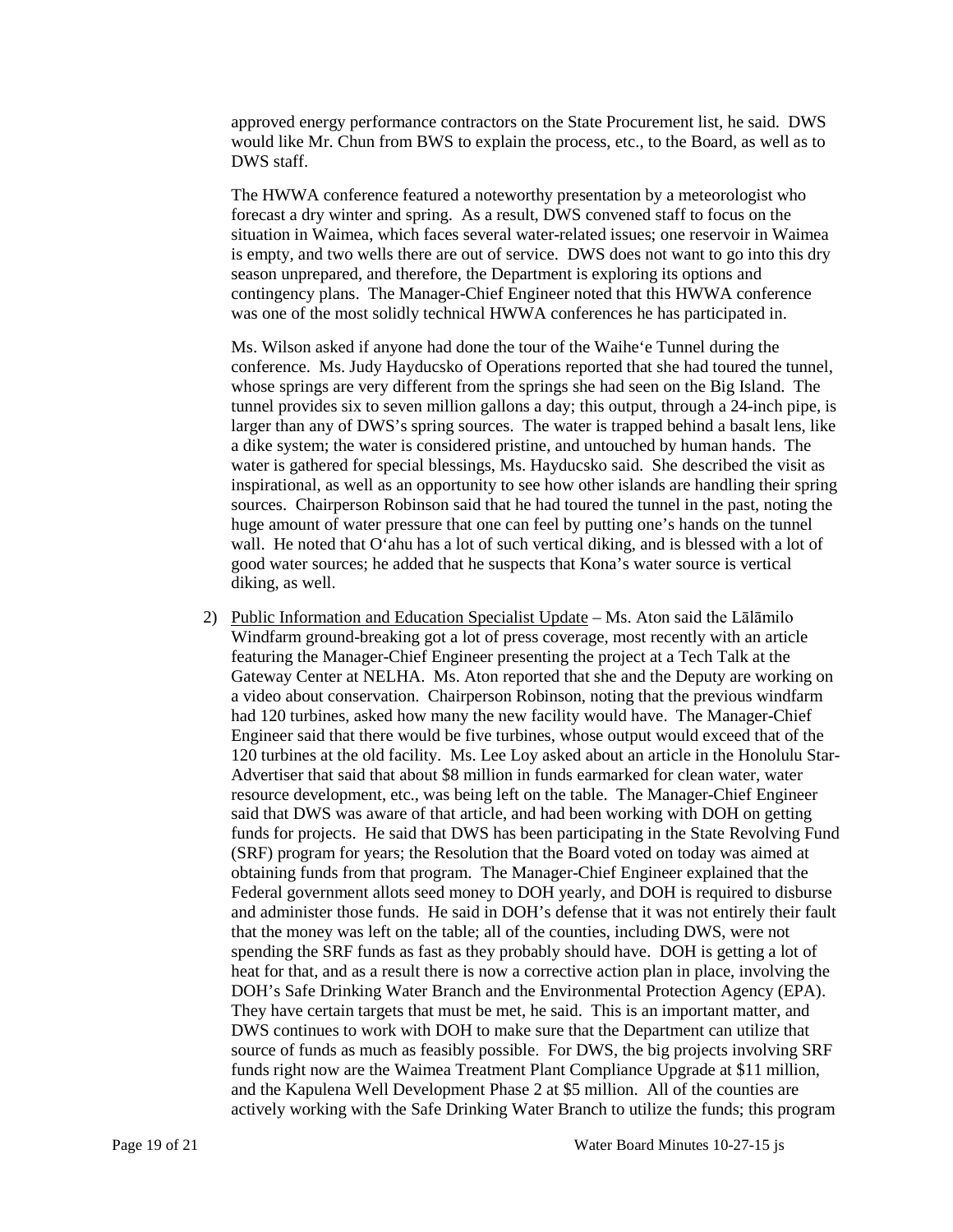managing the funds. Ms. Lee Loy offered the Board's support to facilitate the process of getting the funding; this is a lot of money being left on the table, she said. The Manager-Chief Engineer said that the State is facilitating it by making the process easier; the program used to be an interim loan agreement, then a final loan agreement. the process. The Manager-Chief Engineer needs the Board to support DWS when it as the water-related origins of place names such as Kawaihae; Kawaihae is variously out over the sole water source in the area. Ms. Aton said there were so many opportunities to educate through such old stories; she suggested that maybe a student might want to put together such stories as a project. She said that DWS can do its part by sharing what the Department knows as far as the current use of water; she said that it is valuable to educate how important water has been over the span of history. the now-extinct spring at Kawaiaha'o in Honolulu. Ms. Aton recalled that the Kona is the easiest source of outside funding, as far as working with the funding agency and Now the program has gotten down to commitment letters, etc., as the State streamlines introduces Resolutions to pave the way for obtaining SRF funds. Mr. Elarionoff suggested that a history of water in Hawai'i be undertaken, incorporating traditions such translated, but one translation is "Water of Wrath," which refers to disputes that broke Chairperson Robinson said that the traditions regarding water are very interesting. He noted that natural springs were located in different areas among the islands, including Water Roundtable was a good forum where cultural practitioners could share such stories with the community.

- 3) 2016 Water Board Meeting schedule The Board by consensus approved the Board meeting schedule for next year.
- 4) Recognition of Employee of the Quarter The Deputy announced that Water Board Secretary, Janet Snyder, was this quarter's honoree, and read the nomination letter written by Ms. Snyder's immediate supervisor, Private Secretary, Doreen Jollimore. Ms. Snyder thanked Ms. Jollimore, who has supported her every single day; Ms. Snyder said how enjoyable and fun it has been to work with the Board.

## I. **CHAIRPERSON'S REPORT:**

No report.

## 10) ANNOUNCEMENTS:

### 1. **Next Regular Meeting:**

 The next meeting of the Water Board is scheduled for 10:00 a.m. on November 24, 2015, at the West Hawai'i Civic Center, Community Center, Bldg. G, 74-5044 Ane Keohokalole Hwy, Kailua-Kona, HI.

# 2. **Following Meeting:**

The following meeting of the Water Board will be held at 10:00 a.m. on December 15, 2015, at the Department of Water Supply, Operations Center Conference Room, 889 Leilani Street, Hilo, HI.